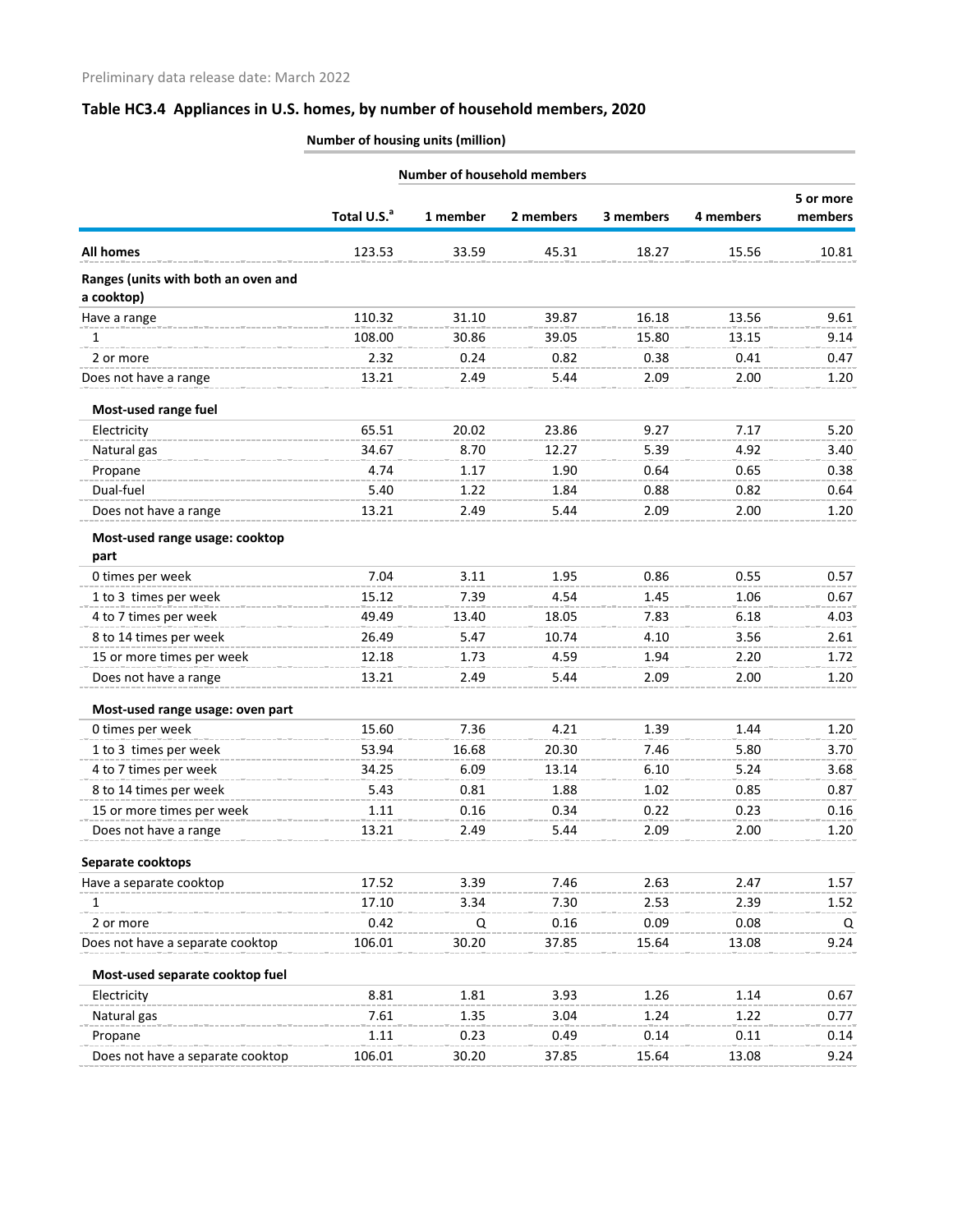| <b>Number of household members</b>    |                         |          |           |           |           |         |
|---------------------------------------|-------------------------|----------|-----------|-----------|-----------|---------|
|                                       |                         |          |           | 5 or more |           |         |
|                                       | Total U.S. <sup>a</sup> | 1 member | 2 members | 3 members | 4 members | members |
| <b>All homes</b>                      | 123.53                  | 33.59    | 45.31     | 18.27     | 15.56     | 10.81   |
| Most-used separate cooktop usage      |                         |          |           |           |           |         |
| 0 times per week                      | 1.24                    | 0.35     | 0.49      | 0.17      | 0.12      | 0.10    |
| 1 to 3 times per week                 | 1.94                    | 0.68     | 0.71      | 0.30      | 0.16      | 0.10    |
| 4 to 7 times per week                 | 7.75                    | 1.48     | 3.25      | 1.11      | 1.21      | 0.71    |
| 8 to 14 times per week                | 4.34                    | 0.70     | 2.02      | 0.70      | 0.51      | 0.42    |
| 15 or more times per week             | 2.25                    | 0.19     | 0.99      | 0.35      | 0.48      | 0.24    |
| Does not have a separate cooktop      | 106.01                  | 30.20    | 37.85     | 15.64     | 13.08     | 9.24    |
| Separate wall ovens                   |                         |          |           |           |           |         |
| Have a separate wall oven             | 19.40                   | 3.64     | 8.08      | 2.95      | 2.97      | 1.77    |
| 1                                     | 14.74                   | 3.02     | 6.27      | 2.10      | 2.07      | 1.29    |
| 2 or more                             | 4.66                    | 0.62     | 1.82      | 0.85      | 0.90      | 0.48    |
| Does not have a separate wall oven    | 104.13                  | 29.95    | 37.23     | 15.32     | 12.59     | 9.04    |
| Most-used separate wall oven fuel     |                         |          |           |           |           |         |
| Electricity                           | 16.41                   | 2.88     | 7.14      | 2.43      | 2.51      | 1.45    |
| Natural gas                           | 2.84                    | 0.68     | 0.92      | 0.49      | 0.44      | 0.31    |
| Propane                               | 0.15                    | Q        | Q         | Q         | Q         | Q       |
| Does not have a separate wall oven    | 104.13                  | 29.95    | 37.23     | 15.32     | 12.59     | 9.04    |
| Most-used separate wall oven<br>usage |                         |          |           |           |           |         |
| 0 times per week                      | 2.05                    | 0.67     | 0.66      | 0.26      | 0.22      | 0.25    |
| 1 to 3 times per week                 | 8.50                    | 2.01     | 3.55      | 1.10      | 1.27      | 0.56    |
| 4 to 7 times per week                 | 6.92                    | 0.81     | 3.04      | 1.24      | 1.13      | 0.69    |
| 8 to 14 times per week                | 1.59                    | 0.13     | 0.71      | 0.28      | 0.27      | 0.20    |
| 15 or more times per week             | 0.35                    | Q        | 0.13      | Q         | 0.07      | Q       |
| Does not have a separate wall oven    | 104.13                  | 29.95    | 37.23     | 15.32     | 12.59     | 9.04    |
| Frequency of hot meals cooked         |                         |          |           |           |           |         |
| No hot meals cooked                   | 0.92                    | 0.57     | 0.16      | 0.08      | Q         | Q       |
| Less than once a week                 | 2.47                    | 1.11     | 0.60      | 0.27      | 0.21      | 0.27    |
| About once a week                     | 2.58                    | 1.29     | 0.82      | 0.24      | 0.13      | 0.10    |
| A few times each week                 | 19.65                   | 8.22     | 7.00      | 2.17      | 1.48      | 0.78    |
| Once a day                            | 30.23                   | 8.91     | 12.62     | 4.18      | 2.74      | 1.77    |
| 2 times a day                         | 44.71                   | 9.97     | 17.14     | 7.07      | 6.36      | 4.17    |
| 3 or more times a day                 | 22.98                   | 3.52     | 6.97      | 4.26      | 4.56      | 3.66    |
| <b>Microwave ovens</b>                |                         |          |           |           |           |         |
| Have a microwave oven                 | 118.65                  | 31.52    | 43.84     | 17.76     | 15.06     | 10.48   |
| 1                                     | 113.18                  | 30.74    | 41.84     | 16.82     | 14.13     | 9.64    |
| 2 or more                             | 5.47                    | 0.78     | 1.99      | 0.94      | 0.93      | 0.83    |
| Does not have a microwave oven        | 4.88                    | 2.07     | 1.47      | 0.51      | 0.50      | 0.33    |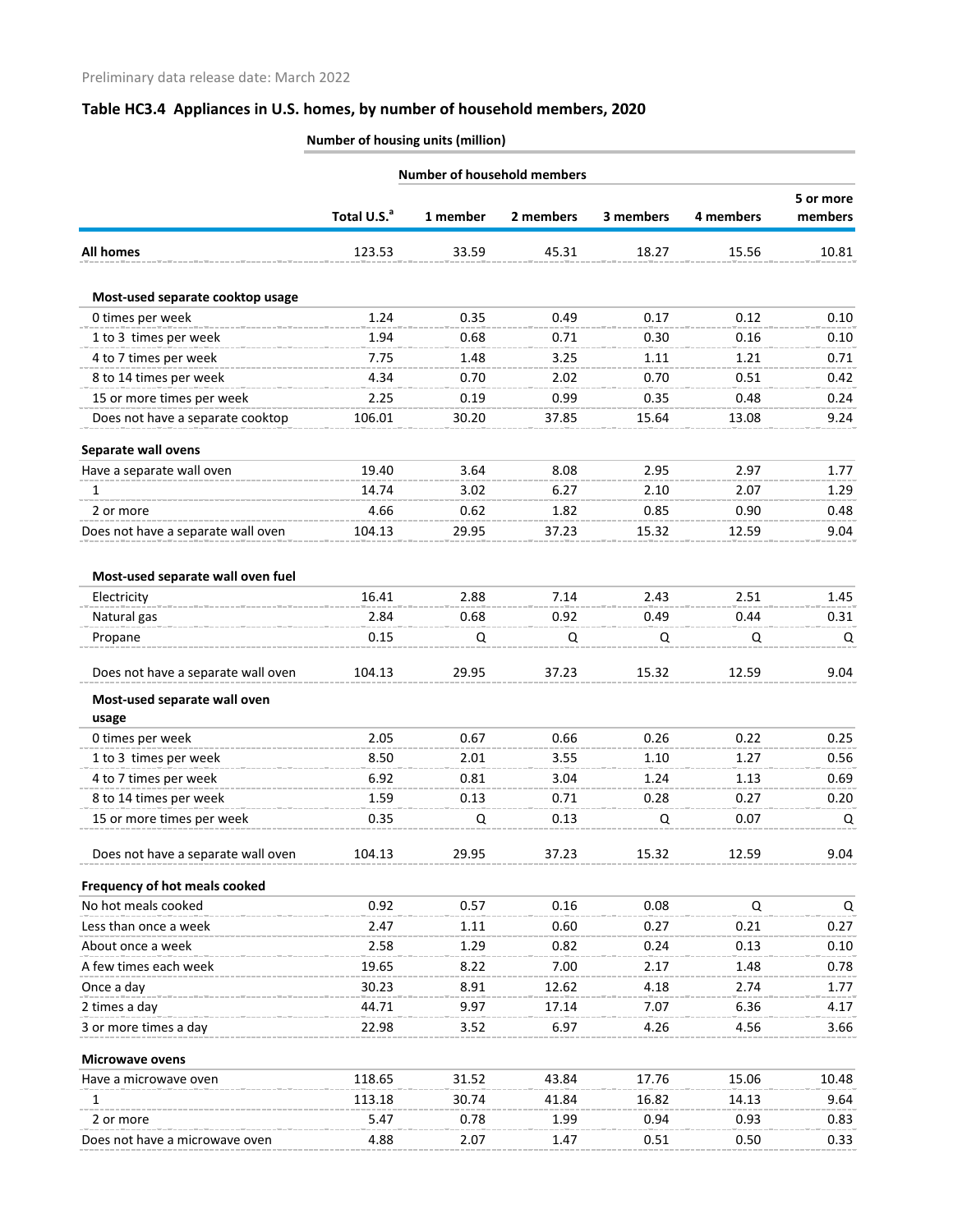|                                                                     |                         |          | <b>Number of household members</b> |           |           |                      |
|---------------------------------------------------------------------|-------------------------|----------|------------------------------------|-----------|-----------|----------------------|
|                                                                     | Total U.S. <sup>a</sup> | 1 member | 2 members                          | 3 members | 4 members | 5 or more<br>members |
| <b>All homes</b>                                                    | 123.53                  | 33.59    | 45.31                              | 18.27     | 15.56     | 10.81                |
| Microwave oven usage                                                |                         |          |                                    |           |           |                      |
| 0 times per week                                                    | 1.41                    | 0.65     | 0.39                               | 0.18      | 0.12      | 0.07                 |
| 1 to 3 times per week                                               | 9.05                    | 4.01     | 2.69                               | 0.94      | 0.93      | 0.49                 |
| 4 to 7 times per week                                               | 38.95                   | 11.96    | 13.90                              | 5.86      | 4.27      | 2.95                 |
| 8 to 14 times per week                                              | 31.10                   | 8.27     | 11.92                              | 4.62      | 3.78      | 2.51                 |
| 15 or more times per week                                           | 38.14                   | 6.63     | 14.94                              | 6.16      | 5.96      | 4.46                 |
| Does not have a microwave oven                                      | 4.88                    | 2.07     | 1.47                               | 0.51      | 0.50      | 0.33                 |
| <b>Outdoor grills and fuel</b>                                      |                         |          |                                    |           |           |                      |
| Use an outdoor grill                                                | 69.52                   | 10.71    | 27.91                              | 11.73     | 11.29     | 7.88                 |
| Natural gas                                                         | 4.75                    | 0.78     | 2.08                               | 0.70      | 0.73      | 0.46                 |
| Propane                                                             | 42.05                   | 5.75     | 17.69                              | 7.11      | 6.88      | 4.62                 |
| Charcoal                                                            | 22.72                   | 4.17     | 8.15                               | 3.92      | 3.67      | 2.81                 |
| Does not use an outdoor grill                                       | 54.01                   | 22.88    | 17.40                              | 6.53      | 4.27      | 2.93                 |
| Small kitchen appliances used at                                    |                         |          |                                    |           |           |                      |
| least once each week (more than                                     |                         |          |                                    |           |           |                      |
| one may apply)                                                      |                         |          |                                    |           |           |                      |
| Toaster                                                             | 76.14                   | 17.30    | 29.40                              | 11.92     | 10.13     | 7.38                 |
| Toaster oven                                                        | 34.26                   | 8.25     | 12.19                              | 5.53      | 5.02      | 3.28                 |
| Coffee maker                                                        | 92.49                   | 22.08    | 36.39                              | 14.15     | 11.94     | 7.93                 |
| Slow cooker                                                         | 34.21                   | 6.29     | 12.05                              | 6.10      | 5.57      | 4.20                 |
| Instant pot                                                         | 19.86                   | 2.74     | 6.70                               | 3.71      | 3.92      | 2.79                 |
| Rice cooker                                                         | 16.55                   | 2.54     | 5.23                               | 3.38      | 3.12      | 2.27                 |
| Blender or juicer                                                   | 37.67                   | 6.90     | 12.08                              | 6.78      | 6.75      | 5.15                 |
| Some other small kitchen appliance <sup>2</sup>                     | 14.90                   | 3.29     | 5.57                               | 2.26      | 2.35      | 1.42                 |
| <b>Refrigerators</b>                                                |                         |          |                                    |           |           |                      |
| Use a refrigerator                                                  | 122.86                  | 33.23    | 45.15                              | 18.22     | 15.52     | 10.75                |
| 1                                                                   | 80.33                   | 27.92    | 27.44                              | 10.96     | 8.75      | 5.27                 |
| 2 or more                                                           | 42.53                   | 5.31     | 17.71                              | 7.26      | 6.77      | 5.47                 |
| Does not use a refrigerator                                         | 0.66                    | 0.36     | 0.16                               | Q         | Q         | 0.06                 |
| Most-used refrigerator size                                         |                         |          |                                    |           |           |                      |
| Half-size or compact                                                | 1.16                    | 0.51     | 0.23                               | 0.23      | 0.13      | 0.07                 |
| Small (less than 17.6 cubic feet)                                   | 6.06                    | 2.77     | 1.74                               | 0.62      | 0.53      | 0.41                 |
| Medium (17.6 to 22.5 cubic feet)                                    | 57.01                   | 18.57    | 21.25                              | 7.39      | 5.71      | 4.09                 |
| Large (22.6 to 29.5 cubic feet)<br>Very large (more than 29.5 cubic | 56.34                   | 11.12    | 21.11                              | 9.56      | 8.74      | 5.81                 |
| feet)                                                               | 2.30                    | 0.26     | 0.82                               | 0.43      | 0.41      | 0.37                 |
| Does not use a refrigerator                                         | 0.66                    | 0.36     | 0.16                               | Q         | Q         | 0.06                 |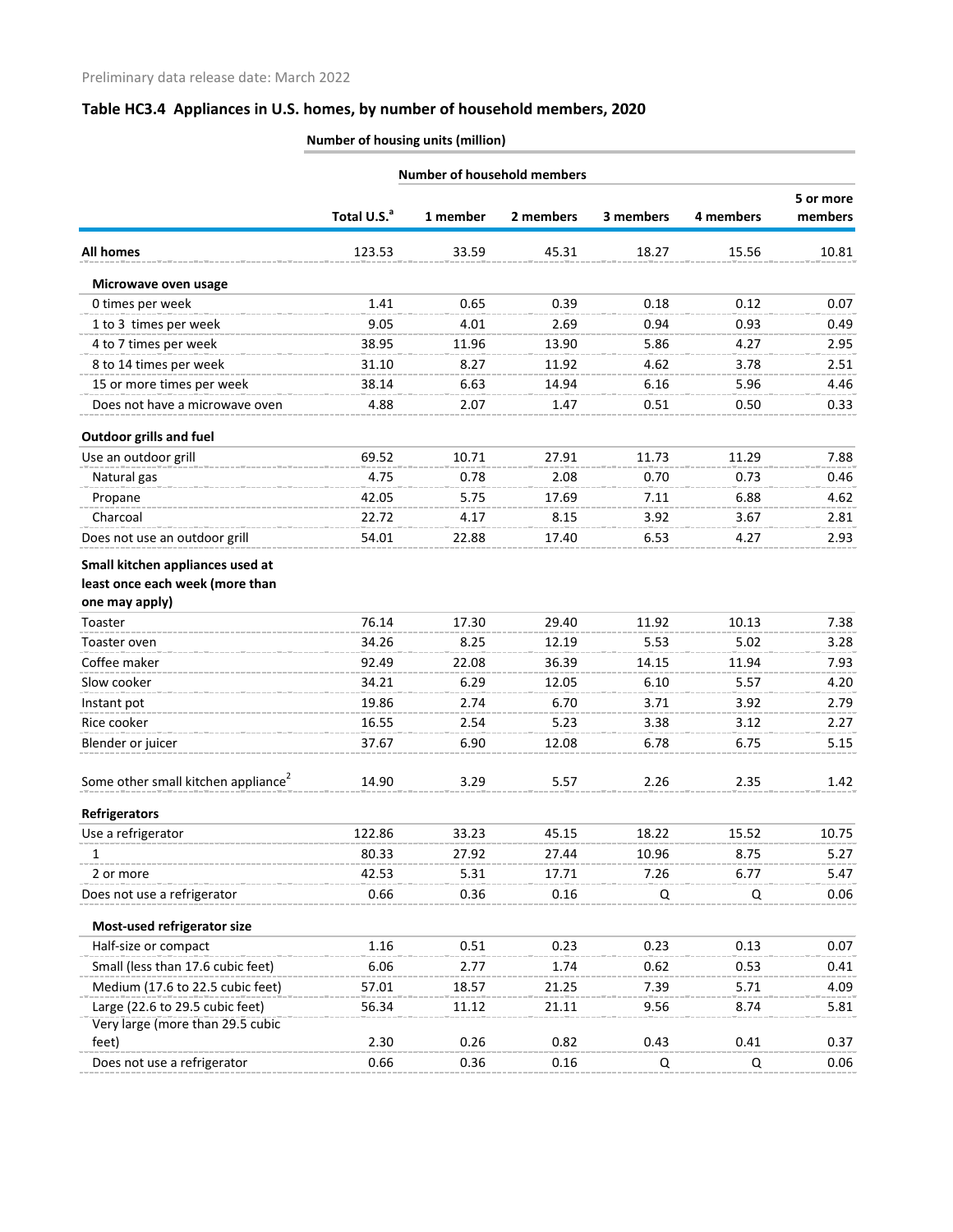| <b>Number of household members</b> |          |           |           |           |                      |
|------------------------------------|----------|-----------|-----------|-----------|----------------------|
| Total U.S. <sup>a</sup>            | 1 member | 2 members | 3 members | 4 members | 5 or more<br>members |
| 123.53                             | 33.59    | 45.31     | 18.27     | 15.56     | 10.81                |
|                                    |          |           |           |           |                      |
| 1.16                               | 0.51     | 0.23      | 0.23      | 0.13      | 0.07                 |
| 11.66                              | 4.18     | 3.67      | 1.63      | 1.18      | 1.01                 |
| 42.06                              | 15.88    | 14.07     | 5.49      | 3.93      | 2.69                 |
| 26.49                              | 4.45     | 10.78     | 4.29      | 4.17      | 2.80                 |
| 35.31                              | 7.42     | 13.71     | 5.57      | 5.04      | 3.57                 |
| 6.18                               | 0.79     | 2.69      | 1.01      | 1.08      | 0.61                 |
| 0.66                               | 0.36     | 0.16      | Q         | Q         | 0.06                 |
|                                    |          |           |           |           |                      |
| 18.69                              | 4.55     | 6.48      | 3.04      | 2.59      | 2.03                 |
| 29.23                              | 7.12     | 10.22     | 4.80      | 4.03      | 3.06                 |
| 39.83                              | 10.30    | 14.68     | 5.93      | 5.22      | 3.69                 |
| 20.81                              | 6.36     | 8.14      | 2.77      | 2.22      | 1.32                 |
| 8.82                               | 2.78     | 3.51      | 1.09      | 0.99      | 0.45                 |
| 5.49                               | 2.13     | 2.12      | 0.59      | 0.47      | 0.19                 |
| 0.66                               | 0.36     | 0.16      | Q         | Q         | 0.06                 |
|                                    |          |           |           |           |                      |
| 48.15                              | 8.12     | 18.94     | 8.10      | 7.67      | 5.32                 |
| 74.72                              | 25.10    | 26.21     | 10.12     | 7.86      | 5.43                 |
| 0.66                               | 0.36     | 0.16      | Q         | Q         | 0.06                 |
|                                    |          |           |           |           |                      |
| 42.53                              | 5.31     | 17.71     | 7.26      | 6.77      | 5.47                 |
| 80.99                              | 28.27    | 27.60     | 11.01     | 8.78      | 5.33                 |
|                                    |          |           |           |           |                      |
| 10.09                              | 1.51     | 4.39      | 1.64      | 1.46      | 1.09                 |
| 7.17                               | 1.16     | 3.16      | 0.92      | 1.07      | 0.86                 |
| 17.14                              | 1.90     | 7.25      | 3.11      | 2.69      | 2.19                 |
| 7.86                               | 0.75     | 2.83      | 1.50      | 1.50      | 1.29                 |
|                                    |          |           |           |           |                      |
|                                    |          |           |           |           | Q                    |
| 80.99                              | 28.27    | 27.60     | 11.01     | 8.78      | 5.33                 |
|                                    |          |           |           |           |                      |
| 10.09                              | 1.51     | 4.39      | 1.64      | 1.46      | 1.09                 |
| 7.51                               | 1.14     | 2.96      | 1.13      | 1.16      | 1.12                 |
| 15.53                              | 1.75     | 6.63      | 2.85      | 2.40      | 1.90                 |
| 2.08                               | 0.18     | 0.89      | 0.41      | 0.33      | 0.27                 |
| 7.00                               | 0.71     | 2.73      | 1.16      | 1.33      | 1.07                 |
| 0.34                               | Q        | 0.13      | 0.07      | 0.10      | Q                    |
| 80.99                              | 28.27    | 27.60     | 11.01     | 8.78      | 5.33                 |
|                                    | 0.27     | N         | 0.08      | 0.09      | 0.06                 |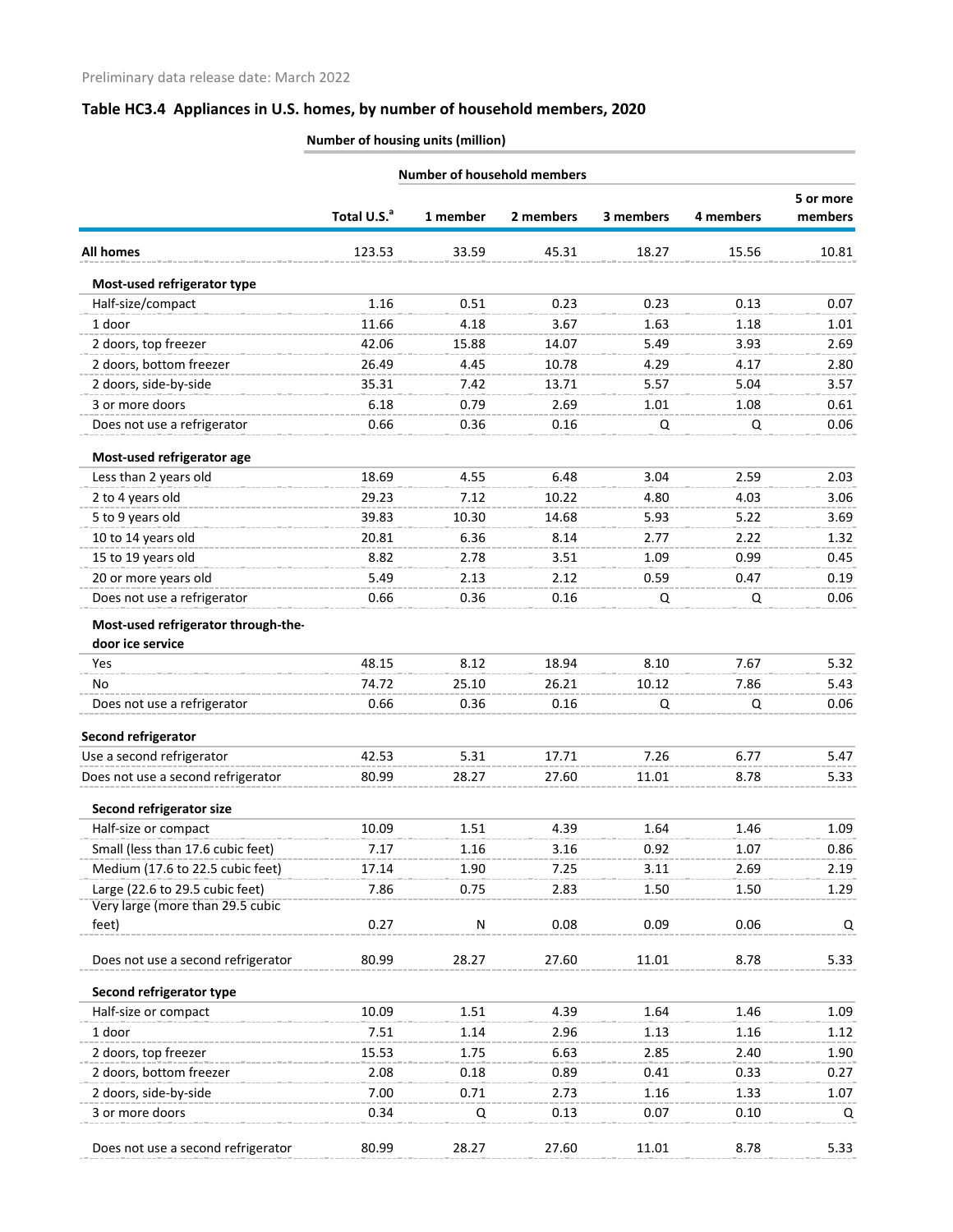|                                                                     |                         |          | <b>Number of household members</b> |           |           |           |
|---------------------------------------------------------------------|-------------------------|----------|------------------------------------|-----------|-----------|-----------|
|                                                                     |                         |          |                                    |           |           | 5 or more |
|                                                                     | Total U.S. <sup>a</sup> | 1 member | 2 members                          | 3 members | 4 members | members   |
| <b>All homes</b>                                                    | 123.53                  | 33.59    | 45.31                              | 18.27     | 15.56     | 10.81     |
| Second refrigerator age                                             |                         |          |                                    |           |           |           |
| Less than 2 years old                                               | 4.82                    | 0.46     | 1.78                               | 0.77      | 1.07      | 0.75      |
| 2 to 4 years old                                                    | 6.27                    | 0.66     | 2.33                               | 1.15      | 1.08      | 1.05      |
| 5 to 9 years old                                                    | 11.05                   | 1.22     | 4.54                               | 1.94      | 1.84      | 1.51      |
| 10 to 14 years old                                                  | 10.68                   | 1.37     | 4.66                               | 1.80      | 1.51      | 1.34      |
| 15 to 19 years old                                                  | 5.13                    | 0.82     | 2.10                               | 0.94      | 0.75      | 0.52      |
| 20 or more years old                                                | 4.59                    | 0.79     | 2.30                               | 0.66      | 0.53      | 0.31      |
| Does not use a second refrigerator                                  | 80.99                   | 28.27    | 27.60                              | 11.01     | 8.78      | 5.33      |
| <b>Second refrigerator location</b>                                 |                         |          |                                    |           |           |           |
| Basement                                                            | 9.68                    | 1.18     | 4.17                               | 1.72      | 1.53      | 1.08      |
| Garage                                                              | 16.25                   | 1.77     | 6.61                               | 2.95      | 2.81      | 2.11      |
| Outside                                                             | 2.94                    | 0.41     | 1.16                               | 0.42      | 0.42      | 0.54      |
| Main living area                                                    | 13.23                   | 1.90     | 5.60                               | 2.09      | 1.95      | 1.68      |
| Some other location                                                 | 0.43                    | Q        | 0.17                               | 0.08      | Q         | Q         |
| Does not use a second refrigerator                                  | 80.99                   | 28.27    | 27.60                              | 11.01     | 8.78      | 5.33      |
| Wine chiller                                                        |                         |          |                                    |           |           |           |
| Yes                                                                 | 5.69                    | 0.79     | 2.48                               | 0.98      | 0.94      | 0.50      |
| No.                                                                 | 117.84                  | 32.79    | 42.83                              | 17.29     | 14.61     | 10.31     |
| <b>Separate freezers</b>                                            |                         |          |                                    |           |           |           |
| Use a separate freezer                                              | 41.14                   | 7.12     | 16.74                              | 6.76      | 5.81      | 4.72      |
| 1                                                                   | 36.37                   | 6.47     | 14.58                              | 6.02      | 5.16      | 4.13      |
| 2 or more                                                           | 4.78                    | 0.64     | 2.15                               | 0.73      | 0.65      | 0.60      |
| Does not use a separate freezer                                     | 82.38                   | 26.47    | 28.58                              | 11.51     | 9.74      | 6.08      |
| Most-used separate freezer size                                     |                         |          |                                    |           |           |           |
| Half-size or compact                                                | 4.47                    | 1.09     | 1.78                               | 0.63      | 0.54      | 0.42      |
| Small (less than 17.6 cubic feet)                                   | 12.27                   | 2.38     | 4.86                               | 1.82      | 1.78      | 1.43      |
| Medium (17.6 to 22.5 cubic feet)                                    | 15.80                   | 2.56     | 6.58                               | 2.65      | 2.26      | 1.76      |
| Large (22.6 to 29.5 cubic feet)<br>Very large (more than 29.5 cubic | 7.88                    | 1.02     | 3.28                               | 1.55      | 1.07      | 0.97      |
| feet)                                                               | 0.72                    | 0.07     | 0.24                               | 0.10      | 0.17      | 0.14      |
| Does not use a separate freezer                                     | 82.38                   | 26.47    | 28.58                              | 11.51     | 9.74      | 6.08      |
| Most-used separate freezer type                                     |                         |          |                                    |           |           |           |
| Upright                                                             | 19.49                   | 3.38     | 8.69                               | 3.13      | 2.42      | 1.87      |
| Chest                                                               | 21.65                   | 3.73     | 8.04                               | 3.63      | 3.39      | 2.86      |
| Does not use a separate freezer                                     | 82.38                   | 26.47    | 28.58                              | 11.51     | 9.74      | 6.08      |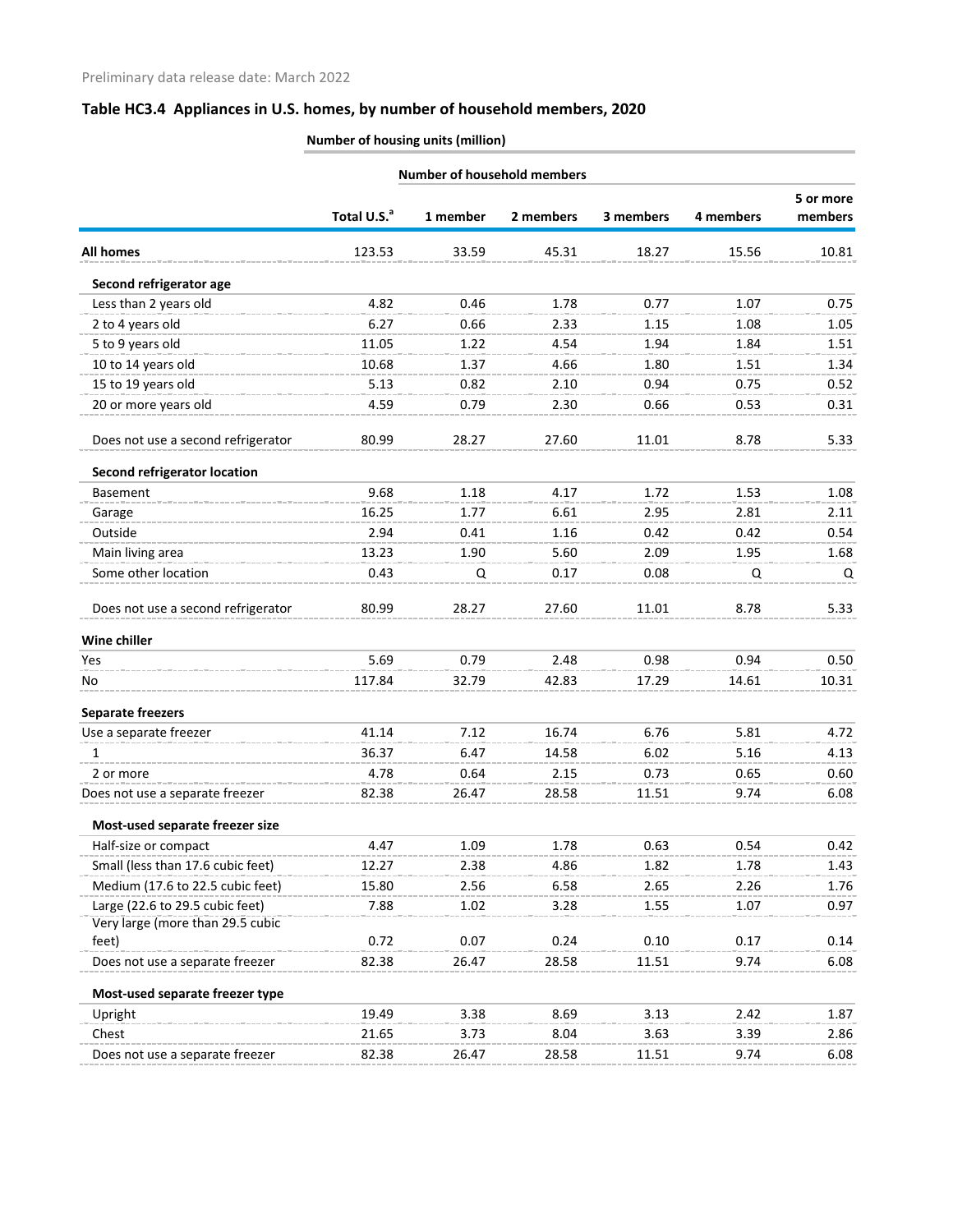| <b>Number of household members</b>  |                         |          |               |           |              |                      |
|-------------------------------------|-------------------------|----------|---------------|-----------|--------------|----------------------|
|                                     | Total U.S. <sup>a</sup> | 1 member | 2 members     | 3 members | 4 members    | 5 or more<br>members |
| <b>All homes</b>                    | 123.53                  | 33.59    | 45.31         | 18.27     | 15.56        | 10.81                |
|                                     |                         |          |               |           |              |                      |
| Most-used separate freezer age      |                         |          |               |           |              |                      |
| Less than 2 years old               | 5.67                    | 0.81     | 2.00          | 0.98      | 0.94         | 0.93                 |
| 2 to 4 years old                    | 6.58                    | 1.01     | 2.41          | 1.24      | 1.04         | 0.88                 |
| 5 to 9 years old                    | 11.64                   | 1.88     | 4.51          | 2.06      | 1.81         | 1.38                 |
| 10 to 14 years old                  | 8.44                    | 1.62     | 3.62          | 1.31      | 1.07         | 0.83                 |
| 15 to 19 years old                  | 4.20                    | 0.75     | 1.96          | 0.63      | 0.53         | 0.33                 |
| 20 or more years old                | 4.61                    | 1.04     | 2.24          | 0.54      | 0.43         | 0.37                 |
| Does not use a separate freezer     | 82.38                   | 26.47    | 28.58         | 11.51     | 9.74         | 6.08                 |
| Most-used separate freezer          |                         |          |               |           |              |                      |
| defrosting                          |                         |          |               |           |              | 2.47                 |
| Manual                              | 21.90                   | 4.01     | 8.84          | 3.37      | 3.20         |                      |
| Automatic                           | 19.25<br>82.38          | 3.10     | 7.90<br>28.58 | 3.39      | 2.61<br>9.74 | 2.25                 |
| Does not use a separate freezer     |                         | 26.47    |               | 11.51     |              | 6.08                 |
| <b>Dishwashers and usage</b>        |                         |          |               |           |              |                      |
| Have a dishwasher                   | 89.79                   | 21.03    | 34.84         | 14.10     | 12.01        | 7.81                 |
| Used 0 times per week               | 17.11                   | 5.92     | 5.21          | 2.43      | 1.82         | 1.73                 |
| Used 1 time per week                | 13.86                   | 5.97     | 5.13          | 1.38      | 0.93         | 0.45                 |
| Used 2 to 3 times per week          | 26.32                   | 6.07     | 12.43         | 3.99      | 2.61         | 1.22                 |
| Used 4 to 6 times per week          | 19.34                   | 2.39     | 8.17          | 3.76      | 3.37         | 1.65                 |
| Used 7 or more times per week       | 13.17                   | 0.69     | 3.89          | 2.55      | 3.29         | 2.76                 |
| Does not have a dishwasher          | 33.74                   | 12.55    | 10.47         | 4.17      | 3.55         | 3.00                 |
| Dishwasher age                      |                         |          |               |           |              |                      |
| Less than 2 years old               | 13.86                   | 2.73     | 5.23          | 2.15      | 2.24         | 1.52                 |
| 2 to 4 years old                    | 21.09                   | 4.12     | 8.09          | 3.90      | 3.22         | 1.78                 |
| 5 to 9 years old                    | 28.29                   | 6.37     | 10.79         | 4.45      | 3.97         | 2.71                 |
| 10 to 14 years old                  | 15.19                   | 4.29     | 6.12          | 2.05      | 1.56         | 1.17                 |
| 15 to 19 years old                  | 6.51                    | 1.85     | 2.69          | 1.01      | 0.60         | 0.36                 |
| 20 or more years old                | 4.84                    | 1.67     | 1.93          | 0.55      | 0.43         | 0.27                 |
| Does not have a dishwasher          | 33.74                   | 12.55    | 10.47         | 4.17      | 3.55         | 3.00                 |
| Most-used dishwasher cycle type     |                         |          |               |           |              |                      |
| Normal or default cycle without     |                         |          |               |           |              |                      |
| heated dry                          | 13.22                   | 2.93     | 5.45          | 2.02      | 1.73         | 1.11                 |
| Normal or default cycle with heated |                         |          |               |           |              |                      |
| dry                                 | 46.03                   | 9.40     | 18.85         | 7.37      | 6.58         | 3.84                 |
| Heavy or pots and pans cycle        | 5.49                    | 1.15     | 1.97          | 1.02      | 0.77         | 0.59                 |
| Light or delicate cycle             | 1.23                    | 0.41     | 0.47          | 0.16      | 0.11         | 0.08                 |
| Energy saver                        | 4.85                    | 0.93     | 2.08          | 0.75      | 0.73         | 0.36                 |
| Quick cycle                         | 1.85                    | 0.29     | 0.81          | 0.35      | 0.28         | 0.11                 |
| Does not have or use a dishwasher   | 50.85                   | 18.48    | 15.68         | 6.60      | 5.37         | 4.73                 |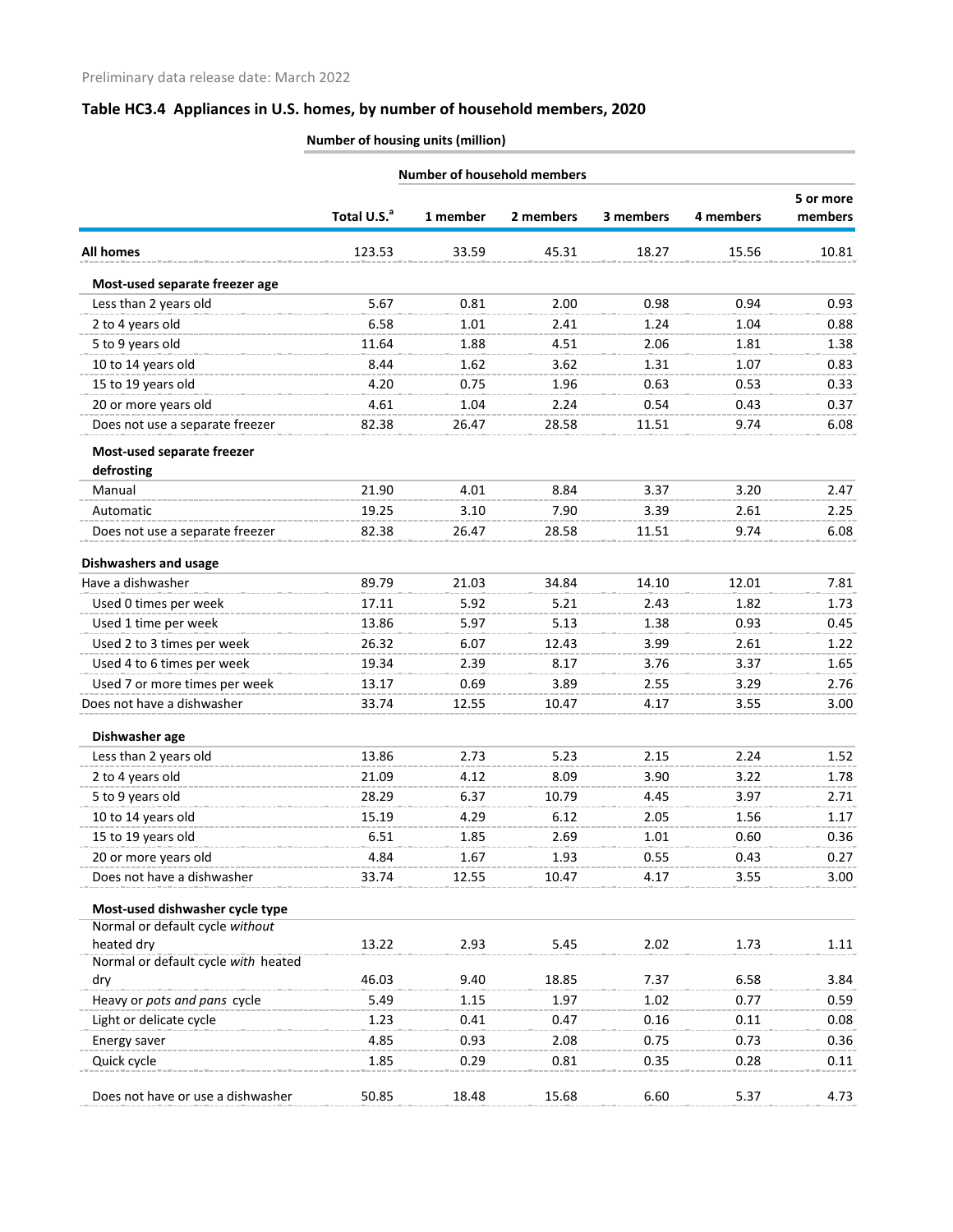|                                                  |                         |          | <b>Number of household members</b> |           |           |                      |
|--------------------------------------------------|-------------------------|----------|------------------------------------|-----------|-----------|----------------------|
|                                                  | Total U.S. <sup>a</sup> | 1 member | 2 members                          | 3 members | 4 members | 5 or more<br>members |
| <b>All homes</b>                                 | 123.53                  | 33.59    | 45.31                              | 18.27     | 15.56     | 10.81                |
| <b>Clothes washers</b>                           |                         |          |                                    |           |           |                      |
| Have a clothes washer at home                    | 103.96                  | 24.14    | 39.96                              | 16.20     | 13.99     | 9.67                 |
| Top-loading                                      | 74.82                   | 19.07    | 28.58                              | 11.05     | 9.41      | 6.70                 |
| Front-loading                                    | 29.14                   | 5.08     | 11.38                              | 5.14      | 4.57      | 2.97                 |
| Does not have a clothes washer at                |                         |          |                                    |           |           |                      |
| home                                             | 19.57                   | 9.44     | 5.35                               | 2.07      | 1.57      | 1.14                 |
| <b>Clothes washer age</b>                        |                         |          |                                    |           |           |                      |
| Less than 2 years old                            | 17.32                   | 3.47     | 6.48                               | 2.76      | 2.44      | 2.16                 |
| 2 to 4 years old                                 | 26.15                   | 5.11     | 9.52                               | 4.38      | 4.17      | 2.97                 |
| 5 to 9 years old                                 | 34.70                   | 7.82     | 13.69                              | 5.52      | 4.82      | 2.85                 |
| 10 to 14 years old                               | 16.15                   | 4.33     | 6.43                               | 2.40      | 1.73      | 1.26                 |
| 15 to 19 years old                               | 5.80                    | 1.90     | 2.37                               | 0.70      | 0.58      | 0.25                 |
| 20 or more years old                             | 3.83                    | 1.50     | 1.47                               | 0.43      | 0.25      | 0.19                 |
| Does not have a clothes washer at                |                         |          |                                    |           |           |                      |
| home                                             | 19.57                   | 9.44     | 5.35                               | 2.07      | 1.57      | 1.14                 |
| <b>Clothes washer usage</b>                      |                         |          |                                    |           |           |                      |
| 0 loads per week                                 | 1.19                    | 0.64     | 0.28                               | Q         | Q         | 0.11                 |
| 1 to 4 loads per week                            | 70.32                   | 21.04    | 29.36                              | 9.56      | 6.62      | 3.75                 |
| 5 to 9 loads per week                            | 25.67                   | 2.22     | 8.71                               | 5.25      | 5.55      | 3.94                 |
| 10 to 15 loads per week                          | 5.90                    | 0.23     | 1.47                               | 1.15      | 1.50      | 1.56                 |
| More than 15 loads per week                      | 0.88                    | Q        | 0.15                               | 0.15      | 0.24      | 0.32                 |
| Does not have a clothes washer at                |                         |          |                                    |           |           |                      |
| home                                             | 19.57                   | 9.44     | 5.35                               | 2.07      | 1.57      | 1.14                 |
| Usual water temperature setting                  |                         |          |                                    |           |           |                      |
| for the wash cycle                               |                         |          |                                    |           |           |                      |
| Hot                                              | 8.72                    | 2.19     | 2.94                               | 1.52      | 1.23      | 0.83                 |
| Warm                                             | 53.11                   | 11.68    | 21.57                              | 8.00      | 6.84      | 5.02                 |
| Cold                                             | 42.13                   | 10.27    | 15.45                              | 6.67      | 5.91      | 3.82                 |
| Does not have or use a clothes<br>washer at home | 19.57                   | 9.44     | 5.35                               | 2.07      | 1.57      | 1.14                 |
|                                                  |                         |          |                                    |           |           |                      |
| <b>Clothes dryer and fuel</b>                    |                         |          |                                    |           |           |                      |
| Have a clothes dryer at home                     | 102.32                  | 23.81    | 39.31                              | 15.93     | 13.79     | 9.49                 |
| Electricity                                      | 82.20                   | 20.15    | 31.67                              | 12.40     | 10.62     | 7.36                 |
| Natural gas                                      | 18.89                   | 3.42     | 7.04                               | 3.36      | 3.04      | 2.03                 |
| Propane                                          | 1.23                    | 0.24     | 0.60                               | 0.17      | 0.13      | 0.11                 |
| Does not have a clothes dryer at                 |                         |          |                                    |           |           |                      |
| home                                             | 21.20                   | 9.77     | 6.00                               | 2.34      | 1.77      | 1.32                 |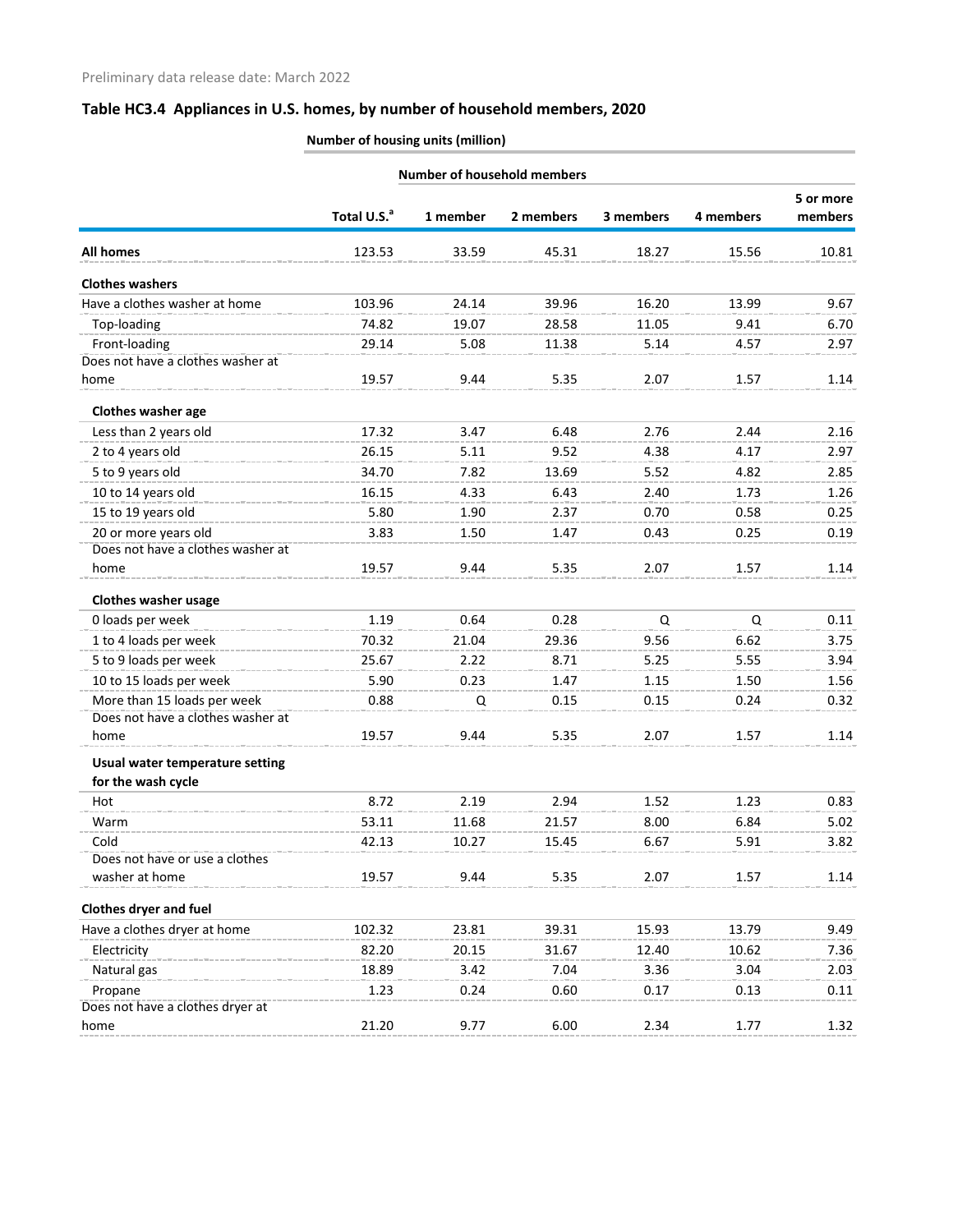#### **Number of housing units (million)**

|                                  | <b>Number of household members</b> |          |           |           |           |                      |
|----------------------------------|------------------------------------|----------|-----------|-----------|-----------|----------------------|
|                                  | Total U.S. <sup>a</sup>            | 1 member | 2 members | 3 members | 4 members | 5 or more<br>members |
| <b>All homes</b>                 | 123.53                             | 33.59    | 45.31     | 18.27     | 15.56     | 10.81                |
| Clothes dryer age                |                                    |          |           |           |           |                      |
| Less than 2 years old            | 15.02                              | 3.22     | 5.49      | 2.31      | 2.12      | 1.88                 |
| 2 to 4 years old                 | 23.44                              | 4.66     | 8.31      | 4.06      | 3.91      | 2.50                 |
| 5 to 9 years old                 | 34.26                              | 7.51     | 13.40     | 5.46      | 4.73      | 3.15                 |
| 10 to 14 years old               | 17.68                              | 4.51     | 7.15      | 2.72      | 1.96      | 1.34                 |
| 15 to 19 years old               | 7.03                               | 2.22     | 2.99      | 0.75      | 0.70      | 0.37                 |
| 20 or more years old             | 4.89                               | 1.69     | 1.97      | 0.62      | 0.36      | 0.25                 |
| Does not have a clothes dryer at |                                    |          |           |           |           |                      |
| home                             | 21.20                              | 9.77     | 6.00      | 2.34      | 1.77      | 1.32                 |
| <b>Clothes dryer usage</b>       |                                    |          |           |           |           |                      |
| 0 loads per week                 | 1.92                               | 1.12     | 0.52      | 0.10      | 0.08      | 0.11                 |
| 1 to 4 loads per week            | 67.48                              | 20.19    | 28.26     | 9.11      | 6.36      | 3.57                 |
| 5 to 9 loads per week            | 25.93                              | 2.23     | 8.85      | 5.40      | 5.55      | 3.90                 |
| 10 to 15 loads per week          | 6.06                               | 0.24     | 1.55      | 1.16      | 1.53      | 1.57                 |
| More than 15 loads per week      | 0.93                               | Q        | 0.13      | 0.16      | 0.27      | 0.34                 |
| Does not have a clothes dryer at |                                    |          |           |           |           |                      |
| home                             | 21.20                              | 9.77     | 6.00      | 2.34      | 1.77      | 1.32                 |

Source: U.S. Energy Information Administration, Office of Energy Demand and Integrated Statistics, Form EIA-457A of the *2020 Residential Energy Consumption Survey*

Notes: Because of rounding, data may not sum to totals. See RECS Terminology for definition of terms used in these tables.

<sup>a</sup> Total U.S. includes all primary occupied housing units in the 50 states and the District of Columbia. Vacant housing units, seasonal units, second homes, military houses, and group quarters are excluded.

<sup>b</sup> *Some other small kitchen appliance* includes food processors, air fryers, stand mixers, bread makers, waffle makers, electric can openers, sandwich makers, coffee grinders, and many other reported appliances.

Q = Data withheld because either the relative standard error (RSE) was greater than 50% or fewer than 10 households in reporting sample.

N = No households in reporting sample.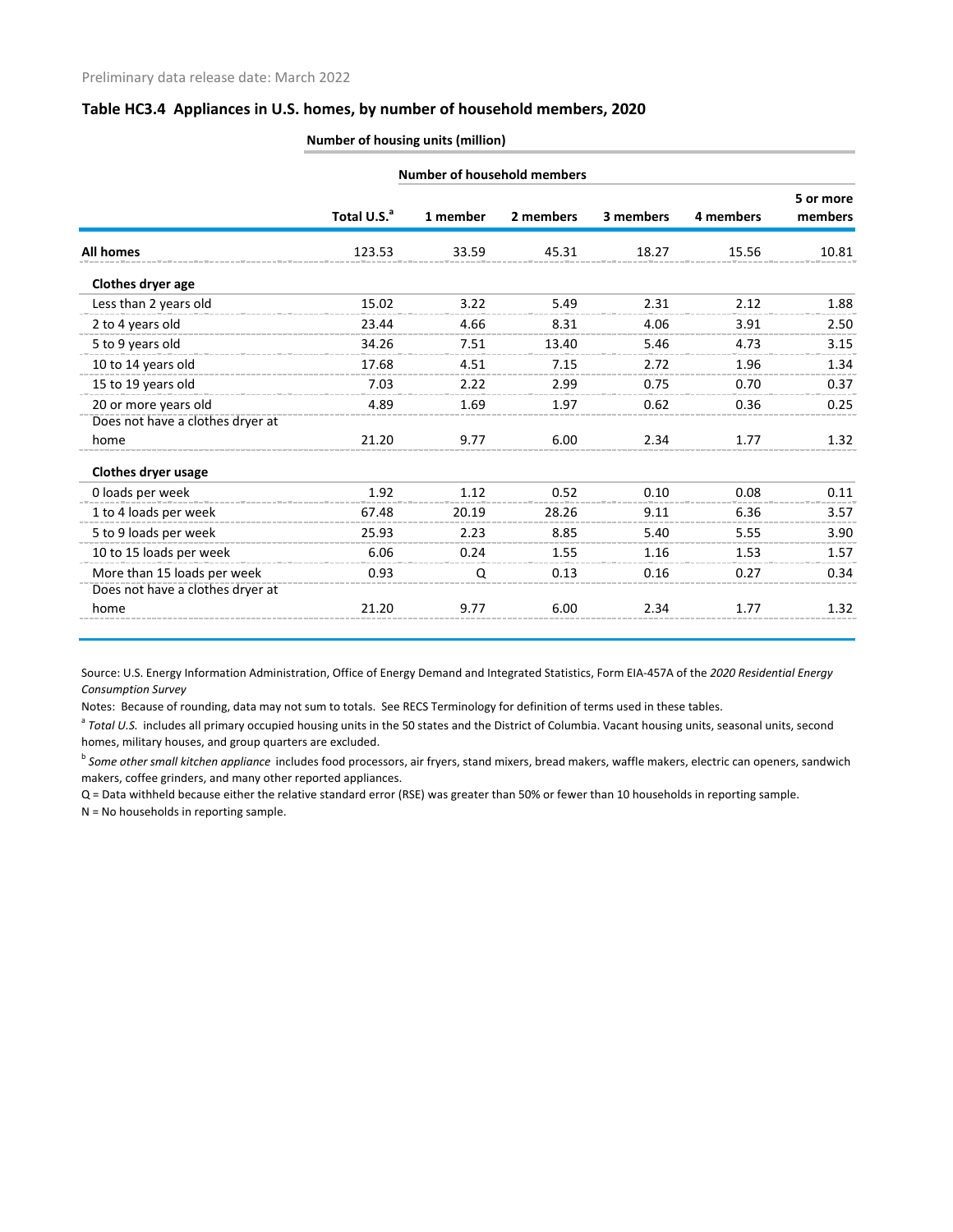## **Relative standard errors (RSEs) for Table HC3.4. Appliances in U.S. homes, by number of household members, 2020**

|                                                   | Number of household members |          |           |           |           |         |  |  |
|---------------------------------------------------|-----------------------------|----------|-----------|-----------|-----------|---------|--|--|
|                                                   |                             |          |           |           |           |         |  |  |
|                                                   | Total U.S. <sup>a</sup>     | 1 member | 2 members | 3 members | 4 members | members |  |  |
| All homes                                         | 0.00                        | 1.25     | 1.15      | 1.87      | 2.08      | 3.13    |  |  |
| Ranges (units with both an oven and<br>a cooktop) |                             |          |           |           |           |         |  |  |
| Have a range                                      | 0.30                        | 1.31     | 1.28      | 2.14      | 2.27      | 3.30    |  |  |
| $\mathbf{1}$                                      | 0.32                        | 1.33     | 1.30      | 2.13      | 2.23      | 3.18    |  |  |
| 2 or more                                         | 5.29                        | 18.52    | 9.49      | 12.86     | 13.95     | 12.27   |  |  |
| Does not have a range                             | 2.54                        | 4.78     | 3.27      | 6.33      | 6.56      | 8.49    |  |  |
| Most-used range fuel                              |                             |          |           |           |           |         |  |  |
| Electricity                                       | 0.69                        | 1.67     | 1.53      | 3.32      | 3.52      | 4.44    |  |  |
| Natural gas                                       | 1.17                        | 3.79     | 2.94      | 3.88      | 4.21      | 6.14    |  |  |
| Propane                                           | 3.91                        | 10.82    | 5.88      | 10.15     | 10.51     | 15.09   |  |  |
| Dual-fuel                                         | 3.49                        | 9.68     | 7.41      | 9.88      | 8.75      | 11.36   |  |  |
| Does not have a range                             | 2.54                        | 4.78     | 3.27      | 6.33      | 6.56      | 8.49    |  |  |
| Most-used range usage: cooktop                    |                             |          |           |           |           |         |  |  |
| part                                              |                             |          |           |           |           |         |  |  |
| 0 times per week                                  | 3.97                        | 5.08     | 7.70      | 11.77     | 13.41     | 13.65   |  |  |
| 1 to 3 times per week                             | 2.43                        | 3.32     | 4.56      | 8.96      | 9.42      | 13.37   |  |  |
| 4 to 7 times per week                             | 1.01                        | 2.41     | 2.00      | 2.95      | 3.21      | 5.26    |  |  |
| 8 to 14 times per week                            | 1.41                        | 3.29     | 2.89      | 4.72      | 4.70      | 5.23    |  |  |
| 15 or more times per week                         | 2.84                        | 7.64     | 4.58      | 7.27      | 5.85      | 7.98    |  |  |
| Does not have a range                             | 2.54                        | 4.78     | 3.27      | 6.33      | 6.56      | 8.49    |  |  |
| Most-used range usage: oven part                  |                             |          |           |           |           |         |  |  |
| 0 times per week                                  | 2.41                        | 3.95     | 4.63      | 8.26      | 8.58      | 8.39    |  |  |
| 1 to 3 times per week                             | 0.93                        | 2.23     | 1.99      | 2.87      | 3.72      | 4.61    |  |  |
| 4 to 7 times per week                             | 1.23                        | 3.16     | 2.21      | 3.60      | 3.45      | 4.75    |  |  |
| 8 to 14 times per week                            | 4.39                        | 9.85     | 6.90      | 9.26      | 10.03     | 11.65   |  |  |
| 15 or more times per week                         | 8.88                        | 23.87    | 17.08     | 19.99     | 16.32     | 23.66   |  |  |
| Does not have a range                             | 2.54                        | 4.78     | 3.27      | 6.33      | 6.56      | 8.49    |  |  |
| Separate cooktops                                 |                             |          |           |           |           |         |  |  |
| Have a separate cooktop                           | 1.98                        | 4.30     | 2.71      | 5.00      | 6.06      | 6.64    |  |  |
| 1                                                 | 2.00                        | 4.34     | 2.89      | 5.21      | 5.96      | 6.89    |  |  |
| 2 or more                                         | 13.39                       | 35.80    | 19.89     | 26.73     | 34.65     | 39.23   |  |  |
| Does not have a separate cooktop                  | 0.33                        | 1.29     | 1.36      | 2.00      | 2.45      | 3.36    |  |  |
| Most-used separate cooktop fuel                   |                             |          |           |           |           |         |  |  |
| Electricity                                       | 3.04                        | 6.40     | 4.20      | 6.89      | 8.36      | 10.49   |  |  |
| Natural gas                                       | 2.93                        | 6.36     | 5.12      | 7.61      | 8.07      | 8.68    |  |  |
| Propane                                           | 7.44                        | 18.26    | 9.59      | 22.61     | 21.27     | 21.53   |  |  |
| Does not have a separate cooktop                  | 0.33                        | 1.29     | 1.36      | 2.00      | 2.45      | 3.36    |  |  |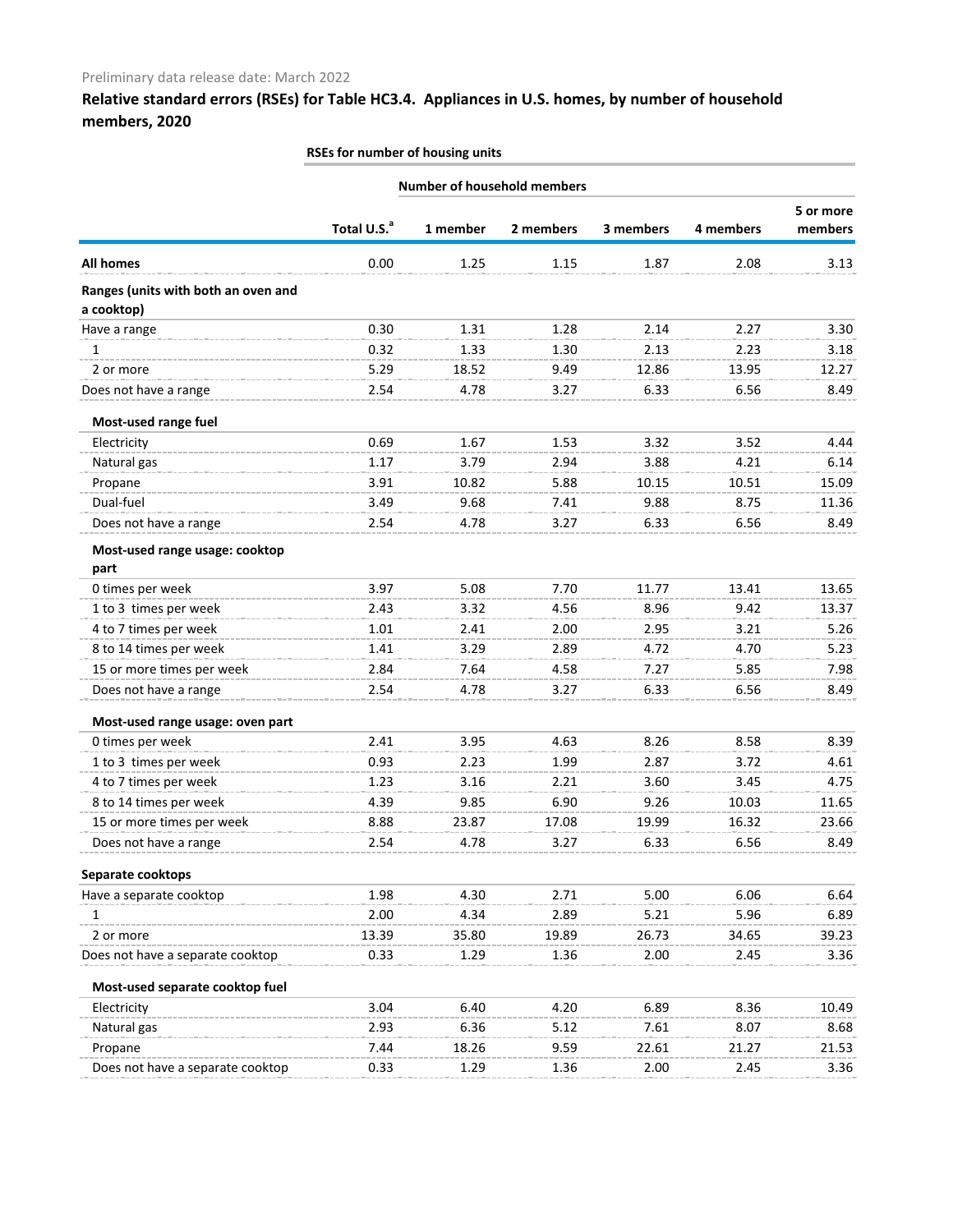## **Relative standard errors (RSEs) for Table HC3.4. Appliances in U.S. homes, by number of household members, 2020**

|                                    |                         | <b>Number of household members</b> |           |           |           |                      |
|------------------------------------|-------------------------|------------------------------------|-----------|-----------|-----------|----------------------|
|                                    |                         |                                    |           |           | 4 members | 5 or more<br>members |
|                                    | Total U.S. <sup>a</sup> | 1 member                           | 2 members | 3 members |           |                      |
| <b>All homes</b>                   | 0.00                    | 1.25                               | 1.15      | 1.87      | 2.08      | 3.13                 |
| Most-used separate cooktop usage   |                         |                                    |           |           |           |                      |
| 0 times per week                   | 8.05                    | 18.54                              | 11.00     | 22.89     | 25.07     | 29.46                |
| 1 to 3 times per week              | 5.70                    | 10.41                              | 10.95     | 18.17     | 25.54     | 30.56                |
| 4 to 7 times per week              | 3.84                    | 7.83                               | 4.65      | 8.99      | 8.91      | 11.75                |
| 8 to 14 times per week             | 3.73                    | 10.58                              | 5.39      | 10.56     | 10.13     | 13.65                |
| 15 or more times per week          | 5.16                    | 18.36                              | 8.20      | 12.71     | 12.77     | 17.67                |
| Does not have a separate cooktop   | 0.33                    | 1.29                               | 1.36      | 2.00      | 2.45      | 3.36                 |
| Separate wall ovens                |                         |                                    |           |           |           |                      |
| Have a separate wall oven          | 2.24                    | 4.17                               | 2.97      | 5.63      | 5.56      | 7.67                 |
| 1                                  | 2.46                    | 4.83                               | 3.49      | 7.02      | 6.06      | 9.22                 |
| 2 or more                          | 5.70                    | 10.26                              | 7.65      | 9.45      | 13.57     | 10.62                |
| Does not have a separate wall oven | 0.42                    | 1.33                               | 1.37      | 2.16      | 2.34      | 3.53                 |
| Most-used separate wall oven fuel  |                         |                                    |           |           |           |                      |
| Electricity                        | 2.28                    | 4.41                               | 3.03      | 5.69      | 5.82      | 7.86                 |
| Natural gas                        | 5.15                    | 10.41                              | 11.15     | 15.06     | 14.15     | 18.60                |
| Propane                            | 22.79                   | 34.60                              | 48.08     | 44.09     | 74.62     | 100.31               |
| Does not have a separate wall oven | 0.42                    | 1.33                               | 1.37      | 2.16      | 2.34      | 3.53                 |
| Most-used separate wall oven       |                         |                                    |           |           |           |                      |
| usage                              |                         |                                    |           |           |           |                      |
| 0 times per week                   | 6.88                    | 11.50                              | 12.76     | 23.65     | 20.05     | 21.13                |
| 1 to 3 times per week              | 3.14                    | 6.28                               | 4.98      | 8.82      | 8.14      | 11.37                |
| 4 to 7 times per week              | 3.19                    | 9.14                               | 4.65      | 7.08      | 8.99      | 11.27                |
| 8 to 14 times per week             | 7.16                    | 21.76                              | 10.51     | 18.49     | 14.38     | 17.16                |
| 15 or more times per week          | 15.91                   | 72.50                              | 21.60     | 40.32     | 35.71     | 36.51                |
|                                    |                         |                                    |           |           |           |                      |
| Does not have a separate wall oven | 0.42                    | 1.33                               | 1.37      | 2.16      | 2.34      | 3.53                 |
| Frequency of hot meals cooked      |                         |                                    |           |           |           |                      |
| No hot meals cooked                | 11.24                   | 15.11                              | 21.43     | 36.13     | 49.39     | 51.33                |
| Less than once a week              | 6.88                    | 9.25                               | 12.85     | 22.69     | 22.92     | 20.15                |
| About once a week                  | 6.73                    | 8.95                               | 10.99     | 19.57     | 23.53     | 26.92                |
| A few times each week              | 1.68                    | 2.98                               | 3.21      | 6.26      | 9.01      | 11.91                |
| Once a day                         | 1.47                    | 2.86                               | 2.78      | 4.41      | 4.98      | 7.61                 |
| 2 times a day                      | 1.18                    | 2.61                               | 2.32      | 3.48      | 3.45      | 4.05                 |
| 3 or more times a day              | 1.94                    | 5.18                               | 3.54      | 4.73      | 4.76      | 4.66                 |
| <b>Microwave ovens</b>             |                         |                                    |           |           |           |                      |
| Have a microwave oven              | 0.20                    | 1.27                               | 1.17      | 1.93      | 2.09      | 3.23                 |
| 1                                  | 0.26                    | 1.27                               | 1.22      | 2.04      | 2.28      | 3.25                 |
| 2 or more                          | 3.28                    | 10.22                              | 6.93      | 9.82      | 8.10      | 10.88                |
| Does not have a microwave oven     | 4.85                    | 7.06                               | 7.56      | 14.82     | 14.42     | 16.11                |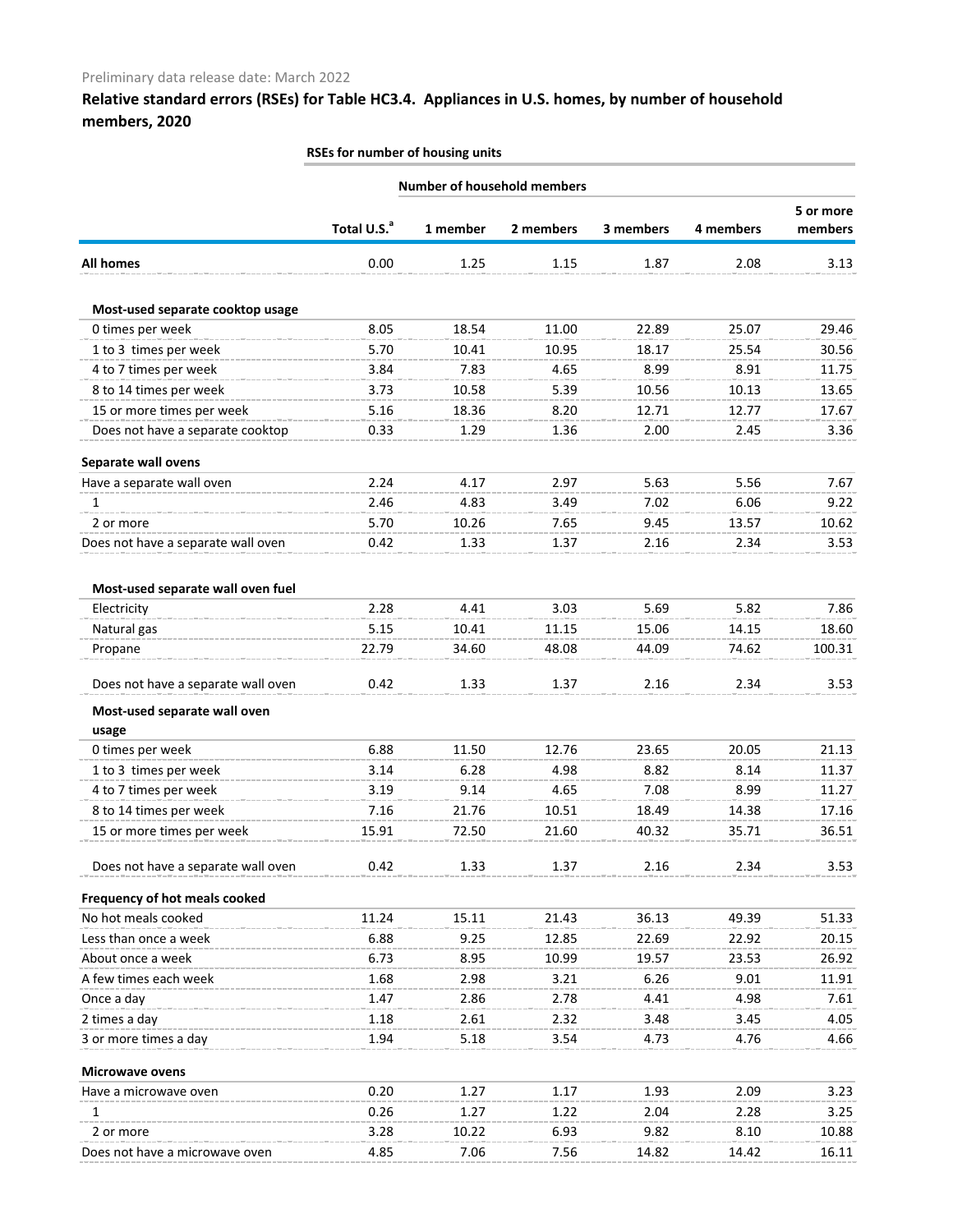# **Relative standard errors (RSEs) for Table HC3.4. Appliances in U.S. homes, by number of household members, 2020**

|                                                                                       | RSEs for number of housing units |          |                                    |           |           |                      |
|---------------------------------------------------------------------------------------|----------------------------------|----------|------------------------------------|-----------|-----------|----------------------|
|                                                                                       |                                  |          | <b>Number of household members</b> |           |           |                      |
|                                                                                       | Total U.S. <sup>a</sup>          | 1 member | 2 members                          | 3 members | 4 members | 5 or more<br>members |
| <b>All homes</b>                                                                      | 0.00                             | 1.25     | 1.15                               | 1.87      | 2.08      | 3.13                 |
| Microwave oven usage                                                                  |                                  |          |                                    |           |           |                      |
| 0 times per week                                                                      | 8.23                             | 11.81    | 18.81                              | 23.08     | 26.74     | 33.92                |
| 1 to 3 times per week                                                                 | 3.27                             | 4.38     | 6.04                               | 11.82     | 11.15     | 14.07                |
| 4 to 7 times per week                                                                 | 0.96                             | 2.18     | 2.17                               | 3.32      | 4.58      | 5.93                 |
| 8 to 14 times per week                                                                | 1.53                             | 3.03     | 2.76                               | 4.86      | 4.54      | 6.25                 |
| 15 or more times per week                                                             | 1.25                             | 3.39     | 2.17                               | 3.46      | 3.73      | 4.69                 |
| Does not have a microwave oven                                                        | 4.85                             | 7.06     | 7.56                               | 14.82     | 14.42     | 16.11                |
| <b>Outdoor grills and fuel</b>                                                        |                                  |          |                                    |           |           |                      |
| Use an outdoor grill                                                                  | 0.70                             | 2.90     | 1.65                               | 2.26      | 2.64      | 3.32                 |
| Natural gas                                                                           | 3.72                             | 9.48     | 6.41                               | 10.85     | 10.11     | 10.93                |
| Propane                                                                               | 1.09                             | 4.08     | 2.07                               | 3.00      | 3.12      | 3.98                 |
| Charcoal                                                                              | 1.66                             | 4.80     | 2.96                               | 4.52      | 5.94      | 5.89                 |
| Does not use an outdoor grill                                                         | 0.90                             | 1.54     | 2.14                               | 3.39      | 5.37      | 6.22                 |
| Small kitchen appliances used at<br>least once each week (more than<br>one may apply) |                                  |          |                                    |           |           |                      |
| Toaster                                                                               | 0.64                             | 1.98     | 1.39                               | 2.42      | 2.56      | 3.27                 |
| Toaster oven                                                                          | 1.27                             | 3.27     | 2.37                               | 3.73      | 3.62      | 6.07                 |
| Coffee maker                                                                          | 0.49                             | 1.80     | 1.21                               | 1.96      | 2.24      | 3.28                 |
| Slow cooker                                                                           | 1.26                             | 4.00     | 2.08                               | 3.83      | 3.04      | 4.90                 |
| Instant pot                                                                           | 1.92                             | 5.13     | 3.43                               | 4.99      | 4.69      | 5.87                 |
| Rice cooker                                                                           | 1.85                             | 6.29     | 3.82                               | 5.40      | 5.42      | 6.28                 |
| Blender or juicer                                                                     | 1.29                             | 3.46     | 2.81                               | 3.73      | 3.51      | 4.79                 |
| Some other small kitchen appliance <sup>2</sup>                                       | 2.49                             | 6.17     | 3.92                               | 5.62      | 5.94      | 8.22                 |
| <b>Refrigerators</b>                                                                  |                                  |          |                                    |           |           |                      |
| Use a refrigerator                                                                    | 0.06                             | 1.27     | 1.16                               | 1.86      | 2.08      | 3.19                 |
| 1                                                                                     | 0.45                             | 1.44     | 1.52                               | 2.40      | 3.05      | 4.53                 |
| 2 or more                                                                             | 0.80                             | 3.28     | 2.04                               | 2.69      | 2.95      | 4.21                 |
| Does not use a refrigerator                                                           | 11.04                            | 16.32    | 23.76                              | 43.51     | 59.55     | 33.03                |
| Most-used refrigerator size                                                           |                                  |          |                                    |           |           |                      |
| Half-size or compact                                                                  | 9.93                             | 17.84    | 20.01                              | 24.50     | 34.77     | 33.36                |
| Small (less than 17.6 cubic feet)                                                     | 3.63                             | 6.31     | 7.16                               | 13.82     | 12.70     | 18.15                |
| Medium (17.6 to 22.5 cubic feet)                                                      | 0.82                             | 1.77     | 1.94                               | 3.21      | 3.64      | 4.62                 |
| Large (22.6 to 29.5 cubic feet)<br>Very large (more than 29.5 cubic                   | 0.87                             | 2.46     | 1.82                               | 2.75      | 3.01      | 3.91                 |
| feet)                                                                                 | 5.85                             | 21.26    | 9.40                               | 13.74     | 13.79     | 16.31                |
| Does not use a refrigerator                                                           | 11.04                            | 16.32    | 23.76                              | 43.51     | 59.55     | 33.03                |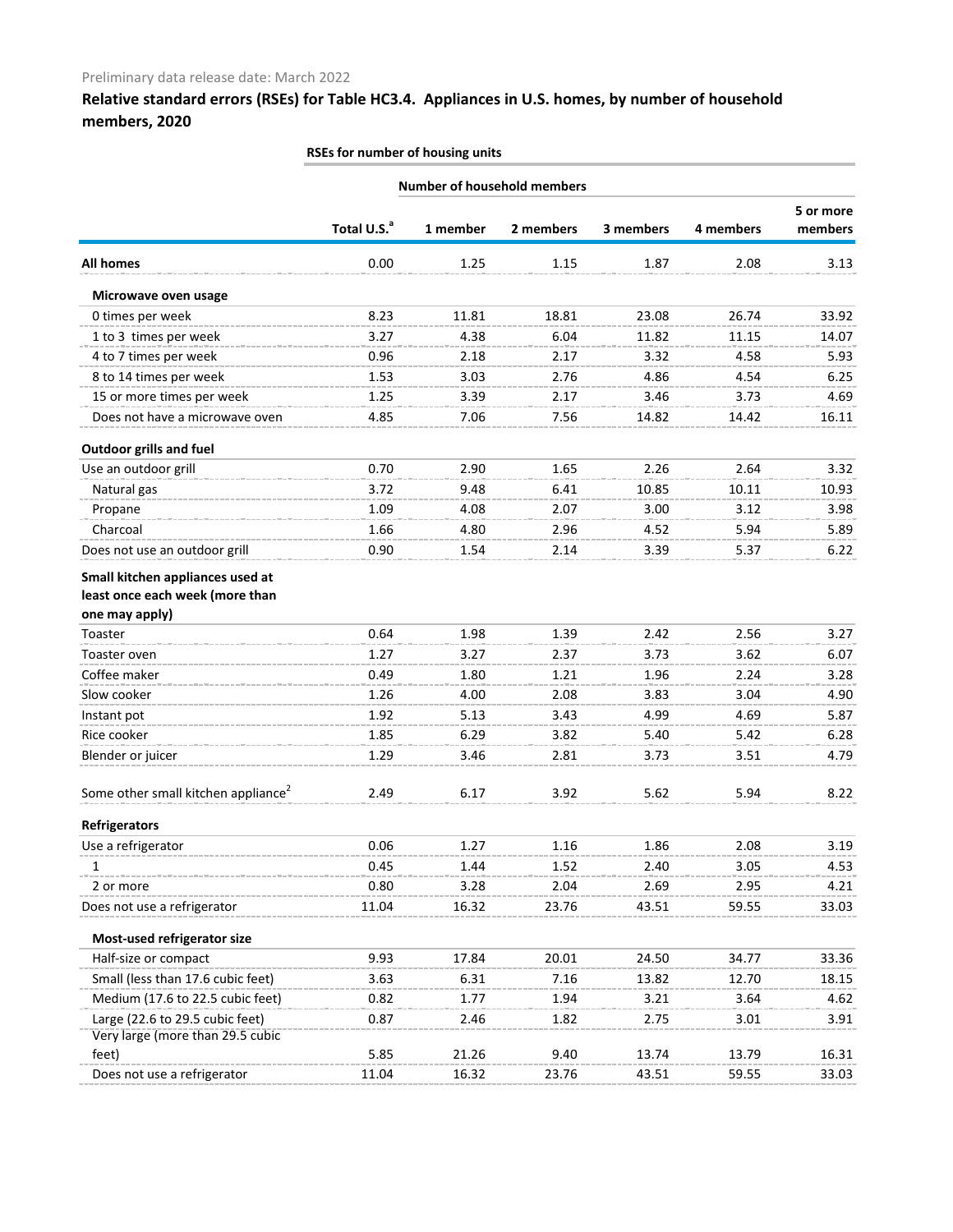## **Relative standard errors (RSEs) for Table HC3.4. Appliances in U.S. homes, by number of household members, 2020**

| RSEs for number of housing units                        |                                    |          |           |           |           |                      |
|---------------------------------------------------------|------------------------------------|----------|-----------|-----------|-----------|----------------------|
|                                                         | <b>Number of household members</b> |          |           |           |           |                      |
|                                                         | Total U.S. <sup>a</sup>            | 1 member | 2 members | 3 members | 4 members | 5 or more<br>members |
| All homes                                               | 0.00                               | 1.25     | 1.15      | 1.87      | 2.08      | 3.13                 |
| Most-used refrigerator type                             |                                    |          |           |           |           |                      |
| Half-size/compact                                       | 9.93                               | 17.84    | 20.01     | 24.50     | 34.77     | 33.36                |
| 1 door                                                  | 2.73                               | 4.70     | 5.35      | 6.55      | 8.28      | 11.85                |
| 2 doors, top freezer                                    | 1.01                               | 1.91     | 2.95      | 4.04      | 4.92      | 7.08                 |
| 2 doors, bottom freezer                                 | 1.57                               | 4.46     | 2.31      | 4.22      | 3.24      | 6.10                 |
| 2 doors, side-by-side                                   | 1.37                               | 3.00     | 2.71      | 3.50      | 4.33      | 5.12                 |
| 3 or more doors                                         | 3.43                               | 8.40     | 5.10      | 9.72      | 7.68      | 10.87                |
| Does not use a refrigerator                             | 11.04                              | 16.32    | 23.76     | 43.51     | 59.55     | 33.03                |
| Most-used refrigerator age                              |                                    |          |           |           |           |                      |
| Less than 2 years old                                   | 2.29                               | 4.77     | 3.53      | 4.57      | 5.84      | 7.10                 |
| 2 to 4 years old                                        | 1.63                               | 3.43     | 2.71      | 4.16      | 3.88      | 5.68                 |
| 5 to 9 years old                                        | 1.25                               | 3.33     | 2.40      | 4.08      | 3.21      | 4.77                 |
| 10 to 14 years old                                      | 1.86                               | 4.12     | 2.82      | 5.18      | 6.94      | 7.83                 |
| 15 to 19 years old                                      | 2.94                               | 6.22     | 5.50      | 8.56      | 9.69      | 14.86                |
| 20 or more years old                                    | 3.64                               | 6.63     | 6.20      | 14.03     | 11.91     | 20.13                |
| Does not use a refrigerator                             | 11.04                              | 16.32    | 23.76     | 43.51     | 59.55     | 33.03                |
| Most-used refrigerator through-the-<br>door ice service |                                    |          |           |           |           |                      |
| Yes                                                     | 0.93                               | 2.97     | 2.05      | 2.65      | 3.18      | 3.67                 |
| <b>No</b>                                               | 0.59                               | 1.52     | 1.69      | 2.90      | 3.27      | 4.32                 |
| Does not use a refrigerator                             | 11.04                              | 16.32    | 23.76     | 43.51     | 59.55     | 33.03                |
| Second refrigerator                                     |                                    |          |           |           |           |                      |
| Use a second refrigerator                               | 0.80                               | 3.28     | 2.04      | 2.69      | 2.95      | 4.21                 |
| Does not use a second refrigerator                      | 0.42                               | 1.43     | 1.49      | 2.43      | 3.04      | 4.46                 |
| <b>Second refrigerator size</b>                         |                                    |          |           |           |           |                      |
| Half-size or compact                                    | 2.46                               | 6.67     | 4.20      | 7.30      | 7.75      | 8.56                 |
| Small (less than 17.6 cubic feet)                       | 3.09                               | 7.42     | 5.11      | 9.26      | 8.89      | 12.21                |
| Medium (17.6 to 22.5 cubic feet)                        | 1.51                               | 6.21     | 3.45      | 4.57      | 4.90      | 6.29                 |
| Large (22.6 to 29.5 cubic feet)                         | 2.84                               | 9.45     | 4.54      | 6.37      | 6.14      | 8.04                 |
| Very large (more than 29.5 cubic<br>feet)               | 19.90                              | 0.00     | 26.45     | 31.20     | 34.19     | 48.18                |
| Does not use a second refrigerator                      | 0.42                               | 1.43     | 1.49      | 2.43      | 3.04      | 4.46                 |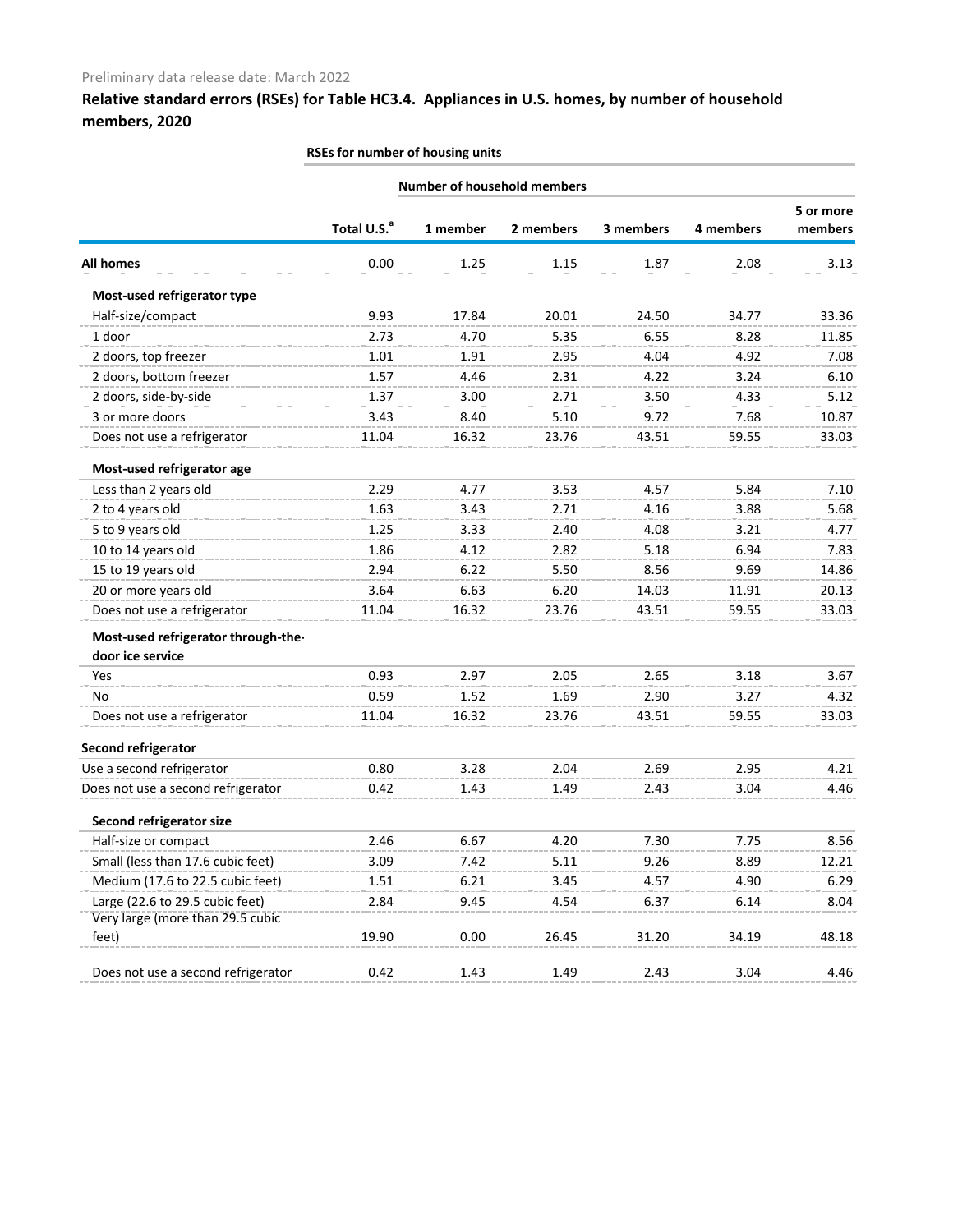# **Relative standard errors (RSEs) for Table HC3.4. Appliances in U.S. homes, by number of household members, 2020**

| RSEs for number of housing units   |                                    |          |           |           |           |                      |  |  |  |
|------------------------------------|------------------------------------|----------|-----------|-----------|-----------|----------------------|--|--|--|
|                                    | <b>Number of household members</b> |          |           |           |           |                      |  |  |  |
|                                    | Total U.S. <sup>a</sup>            | 1 member | 2 members | 3 members | 4 members | 5 or more<br>members |  |  |  |
| <b>All homes</b>                   | 0.00                               | 1.25     | 1.15      | 1.87      | 2.08      | 3.13                 |  |  |  |
| Second refrigerator type           |                                    |          |           |           |           |                      |  |  |  |
| Half-size or compact               | 2.46                               | 6.67     | 4.20      | 7.30      | 7.75      | 8.56                 |  |  |  |
| 1 door                             | 3.11                               | 7.34     | 5.32      | 7.49      | 7.27      | 10.25                |  |  |  |
| 2 doors, top freezer               | 1.73                               | 7.22     | 3.12      | 4.31      | 5.11      | 6.88                 |  |  |  |
| 2 doors, bottom freezer            | 6.47                               | 21.86    | 8.23      | 11.69     | 13.55     | 16.71                |  |  |  |
| 2 doors, side-by-side              | 3.05                               | 10.04    | 5.16      | 7.32      | 7.10      | 8.59                 |  |  |  |
| 3 or more doors                    | 13.40                              | 82.00    | 21.32     | 30.22     | 27.45     | 52.96                |  |  |  |
| Does not use a second refrigerator | 0.42                               | 1.43     | 1.49      | 2.43      | 3.04      | 4.46                 |  |  |  |
| Second refrigerator age            |                                    |          |           |           |           |                      |  |  |  |
| Less than 2 years old              | 4.61                               | 12.55    | 7.84      | 7.86      | 9.88      | 11.05                |  |  |  |
| 2 to 4 years old                   | 3.38                               | 12.82    | 5.39      | 8.61      | 8.45      | 7.99                 |  |  |  |
| 5 to 9 years old                   | 2.20                               | 7.32     | 4.30      | 6.02      | 5.94      | 7.74                 |  |  |  |
| 10 to 14 years old                 | 2.97                               | 7.98     | 4.70      | 6.97      | 7.34      | 7.59                 |  |  |  |
| 15 to 19 years old                 | 3.52                               | 8.74     | 4.80      | 8.94      | 10.65     | 13.78                |  |  |  |
| 20 or more years old               | 3.68                               | 9.81     | 5.93      | 8.93      | 11.70     | 14.62                |  |  |  |
| Does not use a second refrigerator | 0.42                               | 1.43     | 1.49      | 2.43      | 3.04      | 4.46                 |  |  |  |
| Second refrigerator location       |                                    |          |           |           |           |                      |  |  |  |
| <b>Basement</b>                    | 2.51                               | 7.02     | 4.56      | 6.17      | 7.28      | 6.73                 |  |  |  |
| Garage                             | 1.74                               | 4.47     | 3.35      | 4.61      | 4.78      | 6.18                 |  |  |  |
| Outside                            | 4.81                               | 18.03    | 8.95      | 14.04     | 14.44     | 13.59                |  |  |  |
| Main living area                   | 2.34                               | 6.52     | 3.92      | 6.28      | 5.76      | 8.40                 |  |  |  |
| Some other location                | 12.09                              | 55.91    | 20.74     | 30.13     | 36.13     | 33.15                |  |  |  |
| Does not use a second refrigerator | 0.42                               | 1.43     | 1.49      | 2.43      | 3.04      | 4.46                 |  |  |  |
| Wine chiller                       |                                    |          |           |           |           |                      |  |  |  |
| Yes                                | 4.15                               | 9.86     | 5.84      | 9.00      | 9.70      | 11.54                |  |  |  |
| No                                 | 0.20                               | 1.28     | 1.26      | 1.99      | 2.02      | 3.24                 |  |  |  |
| <b>Separate freezers</b>           |                                    |          |           |           |           |                      |  |  |  |
| Use a separate freezer             | 1.18                               | 3.52     | 1.90      | 3.45      | 3.93      | 4.06                 |  |  |  |
| 1                                  | 1.30                               | 3.36     | 2.14      | 3.79      | 4.36      | 4.63                 |  |  |  |
| 2 or more                          | 4.21                               | 12.10    | 5.57      | 10.62     | 10.31     | 11.54                |  |  |  |
| Does not use a separate freezer    | 0.59                               | 1.54     | 1.53      | 2.75      | 2.35      | 4.60                 |  |  |  |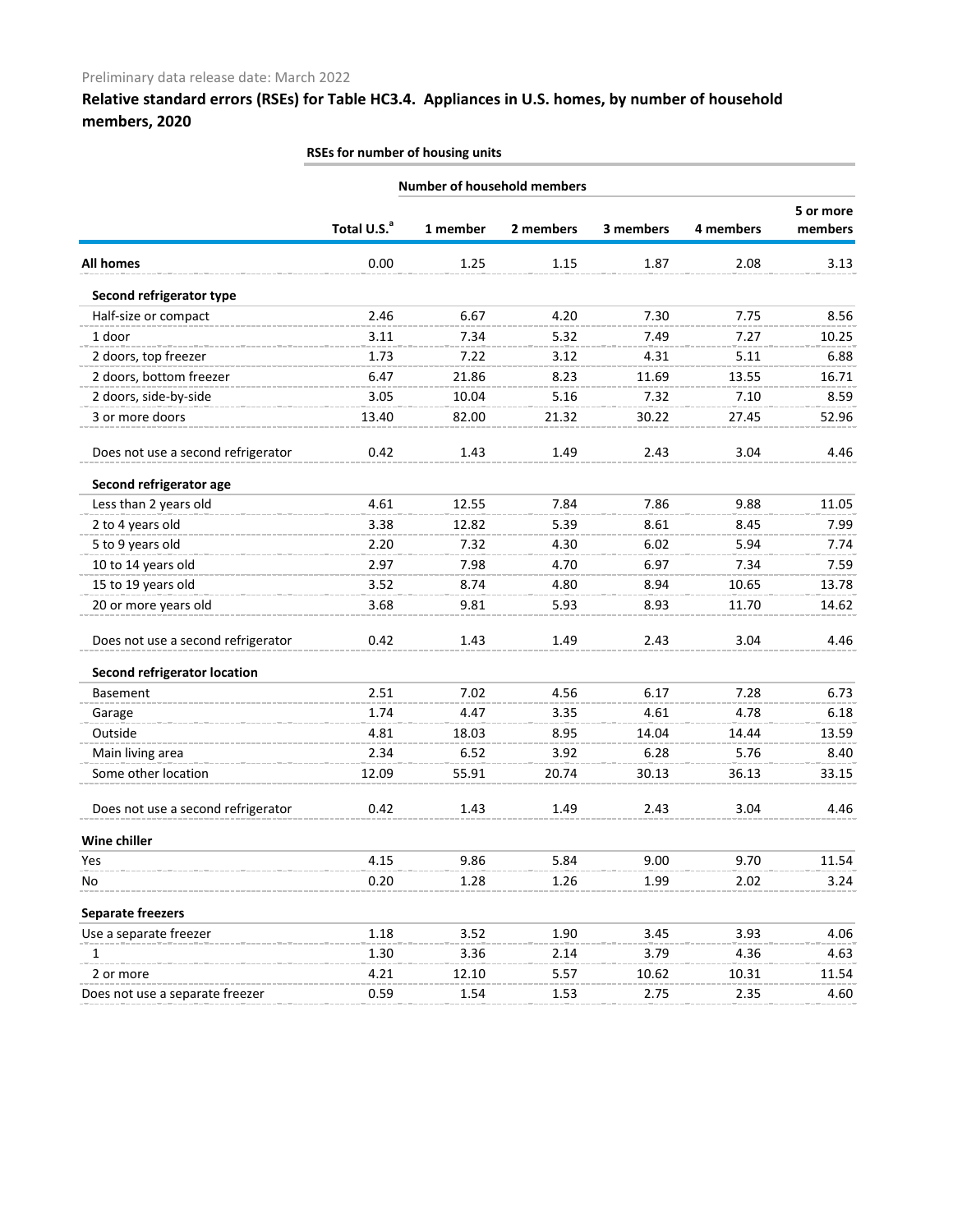## **Relative standard errors (RSEs) for Table HC3.4. Appliances in U.S. homes, by number of household members, 2020**

## **Total U.S.a 1 member 2 members 3 members 4 members 5 or more members All homes** 0.00 1.25 1.15 1.87 2.08 3.13 **Number of household members Most-used separate freezer size** Half-size or compact and the same compact and the same state of the same state of the same state of the same state of the same state of the same state of the same state of the same state of the same state of the same state Small (less than 17.6 cubic feet) 2.60 5.94 3.51 7.68 7.74 6.86 Medium (17.6 to 22.5 cubic feet) 2.05 5.39 3.42 5.18 5.43 6.58 Large (22.6 to 29.5 cubic feet) 2.94 9.81 4.78 6.91 8.10 8.33 Very large (more than 29.5 cubic feet) 8.77 35.86 17.54 30.54 23.00 23.97 Does not use a separate freezer **0.59** 1.54 1.53 2.75 2.35 4.60 **Most-used separate freezer type** Upright 1.81 4.77 2.67 4.91 5.16 5.03 Chest 1.44 4.28 2.78 4.48 5.26 5.20 Does not use a separate freezer 0.59 1.54 1.53 2.75 2.35 4.60 **Most-used separate freezer age** Less than 2 years old **4.13** 9.50 6.30 10.08 11.88 10.27 2 to 4 years old 3.75 9.38 6.37 8.46 10.22 8.00 5 to 9 years old 2.58 6.49 4.46 6.54 6.49 7.53 10 to 14 years old 2.89 7.37 4.47 7.70 7.72 13.41 15 to 19 years old 3.88 9.41 5.41 10.30 12.55 15.00 20 or more years old 3.73 8.23 5.35 11.49 15.38 15.36 Does not use a separate freezer 0.59 1.54 1.53 2.75 2.35 4.60 **Most-used separate freezer defrosting** Manual 1.66 4.22 2.86 4.27 5.46 5.98 Automatic 1.67 5.40 2.93 5.51 5.21 4.68 Does not use a separate freezer 0.59 1.54 1.53 2.75 2.35 4.60 **Dishwashers and usage** Have a dishwasher 0.42 1.61 1.33 2.13 2.27 2.93 Used 0 times per week 1.79 3.69 4.23 5.58 7.23 8.47 Used 1 time per week 2.42 3.80 3.86 7.33 9.75 13.54 Used 2 to 3 times per week 1.52 3.49 2.14 4.26 5.14 6.57 Used 4 to 6 times per week 1.87 6.50 3.06 5.21 4.14 6.99 Used 7 or more times per week 2.15 9.97 4.57 5.92 4.31 4.46 Does not have a dishwasher 1.12 2.60 3.13 5.12 5.33 6.57 **Dishwasher age** Less than 2 years old 2.31 5.81 4.20 6.45 5.44 6.48 2 to 4 years old 1.79 4.52 2.77 3.97 5.03 6.19 5 to 9 years old 1.26 3.31 2.19 4.54 4.72 6.11 10 to 14 years old 2.04 4.43 3.22 5.08 8.13 9.08 15 to 19 years old 4.12 6.41 5.47 10.01 12.08 17.40 20 or more years old 4.28 6.70 6.90 12.66 15.19 20.63 Does not have a dishwasher 1.12 1.12 2.60 3.13 5.12 5.33 6.57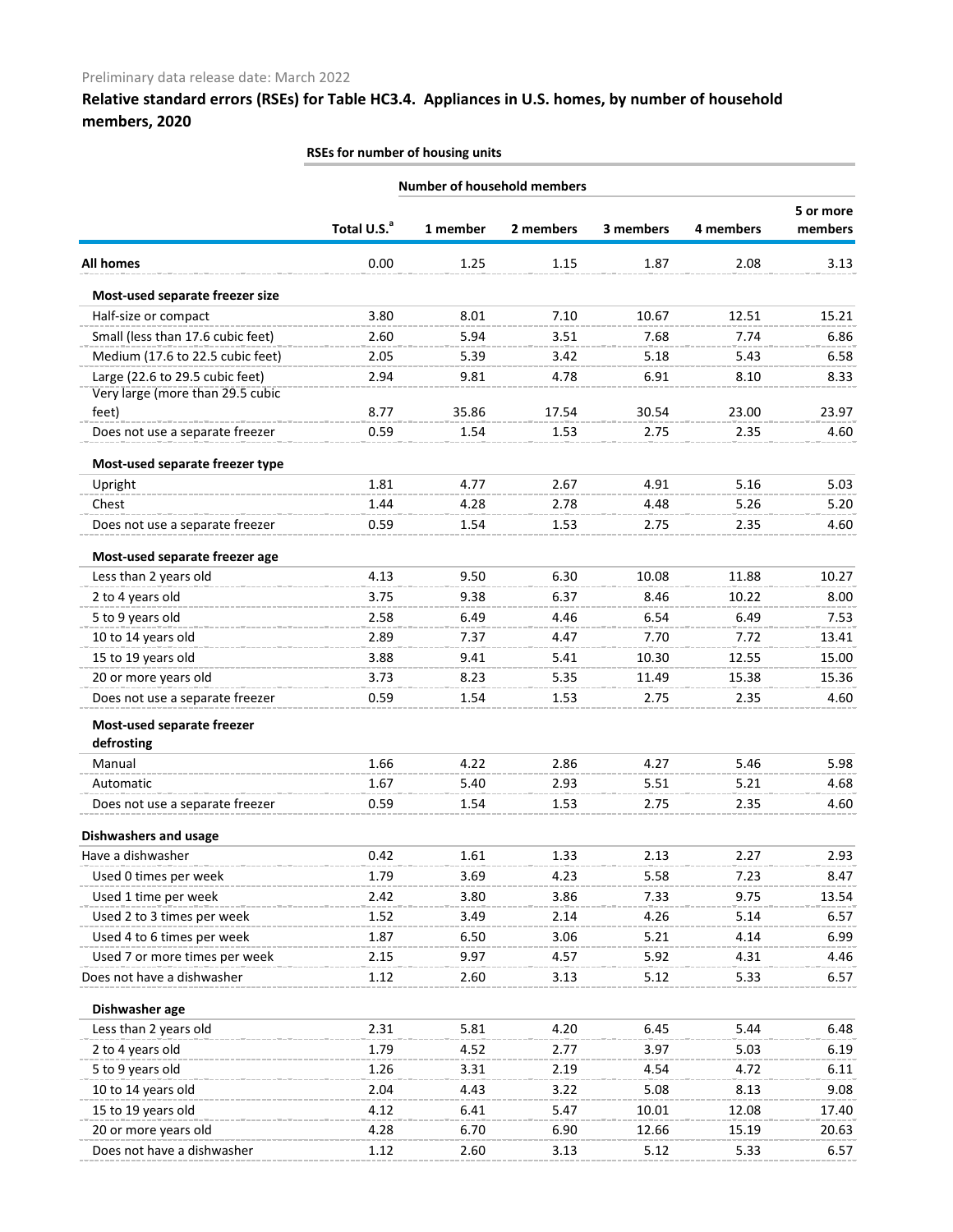## **Relative standard errors (RSEs) for Table HC3.4. Appliances in U.S. homes, by number of household members, 2020**

|                                     |                         |          | <b>Number of household members</b> |           |           |                      |
|-------------------------------------|-------------------------|----------|------------------------------------|-----------|-----------|----------------------|
|                                     |                         |          | 2 members                          | 3 members | 4 members | 5 or more<br>members |
|                                     | Total U.S. <sup>a</sup> | 1 member |                                    |           |           |                      |
| <b>All homes</b>                    | 0.00                    | 1.25     | 1.15                               | 1.87      | 2.08      | 3.13                 |
| Most-used dishwasher cycle type     |                         |          |                                    |           |           |                      |
| Normal or default cycle without     |                         |          |                                    |           |           |                      |
| heated dry                          | 2.61                    | 5.04     | 3.77                               | 6.50      | 7.26      | 7.76                 |
| Normal or default cycle with heated |                         |          |                                    |           |           |                      |
| dry                                 | 0.98                    | 2.96     | 1.58                               | 3.38      | 3.19      | 3.95                 |
| Heavy or pots and pans cycle        | 3.54                    | 9.31     | 5.97                               | 8.69      | 9.60      | 11.54                |
| Light or delicate cycle             | 8.12                    | 18.24    | 12.19                              | 22.30     | 25.10     | 29.69                |
| Energy saver                        | 3.71                    | 8.56     | 6.41                               | 10.42     | 9.64      | 12.05                |
| Quick cycle                         | 6.24                    | 15.60    | 9.71                               | 14.33     | 17.39     | 21.91                |
| Does not have or use a dishwasher   | 0.91                    | 2.19     | 2.38                               | 3.67      | 3.70      | 5.16                 |
| <b>Clothes washers</b>              |                         |          |                                    |           |           |                      |
| Have a clothes washer at home       | 0.30                    | 1.59     | 1.14                               | 1.95      | 2.16      | 3.13                 |
| Top-loading                         | 0.58                    | 1.78     | 1.52                               | 2.47      | 2.82      | 3.89                 |
| Front-loading                       | 1.53                    | 4.18     | 2.51                               | 4.19      | 3.91      | 4.91                 |
| Does not have a clothes washer at   |                         |          |                                    |           |           |                      |
| home                                | 1.57                    | 2.48     | 4.37                               | 6.98      | 8.56      | 10.51                |
| Clothes washer age                  |                         |          |                                    |           |           |                      |
| Less than 2 years old               | 1.94                    | 4.44     | 3.19                               | 5.57      | 5.43      | 5.74                 |
| 2 to 4 years old                    | 1.50                    | 3.64     | 2.67                               | 3.78      | 4.26      | 5.29                 |
| 5 to 9 years old                    | 1.29                    | 3.03     | 2.90                               | 4.05      | 4.05      | 6.15                 |
| 10 to 14 years old                  | 1.95                    | 4.07     | 3.18                               | 5.32      | 6.48      | 8.62                 |
| 15 to 19 years old                  | 3.61                    | 6.62     | 5.92                               | 11.07     | 12.53     | 17.18                |
| 20 or more years old                | 4.62                    | 6.99     | 7.52                               | 14.23     | 18.42     | 18.49                |
| Does not have a clothes washer at   |                         |          |                                    |           |           |                      |
| home                                | 1.57                    | 2.48     | 4.37                               | 6.98      | 8.56      | 10.51                |
| Clothes washer usage                |                         |          |                                    |           |           |                      |
| 0 loads per week                    | 7.56                    | 10.95    | 16.30                              | 37.26     | 34.71     | 29.81                |
| 1 to 4 loads per week               | 0.66                    | 1.63     | 1.48                               | 2.39      | 3.98      | 4.59                 |
| 5 to 9 loads per week               | 1.38                    | 5.24     | 2.76                               | 3.76      | 3.69      | 5.47                 |
| 10 to 15 loads per week             | 2.91                    | 23.91    | 7.15                               | 8.09      | 6.21      | 6.54                 |
| More than 15 loads per week         | 9.41                    | 58.71    | 24.52                              | 21.68     | 18.78     | 15.89                |
| Does not have a clothes washer at   |                         |          |                                    |           |           |                      |
| home                                | 1.57                    | 2.48     | 4.37                               | 6.98      | 8.56      | 10.51                |
| Usual water temperature setting     |                         |          |                                    |           |           |                      |
| for the wash cycle                  |                         |          |                                    |           |           |                      |
| Hot                                 | 3.44                    | 6.35     | 6.29                               | 7.84      | 7.70      | 10.39                |
| Warm                                | 0.93                    | 2.75     | 1.75                               | 3.09      | 2.98      | 4.14                 |
| Cold                                | 1.11                    | 2.85     | 2.30                               | 3.28      | 3.62      | 5.14                 |
| Does not have or use a clothes      |                         |          |                                    |           |           |                      |
| washer at home                      | 1.57                    | 2.48     | 4.37                               | 6.98      | 8.56      | 10.51                |